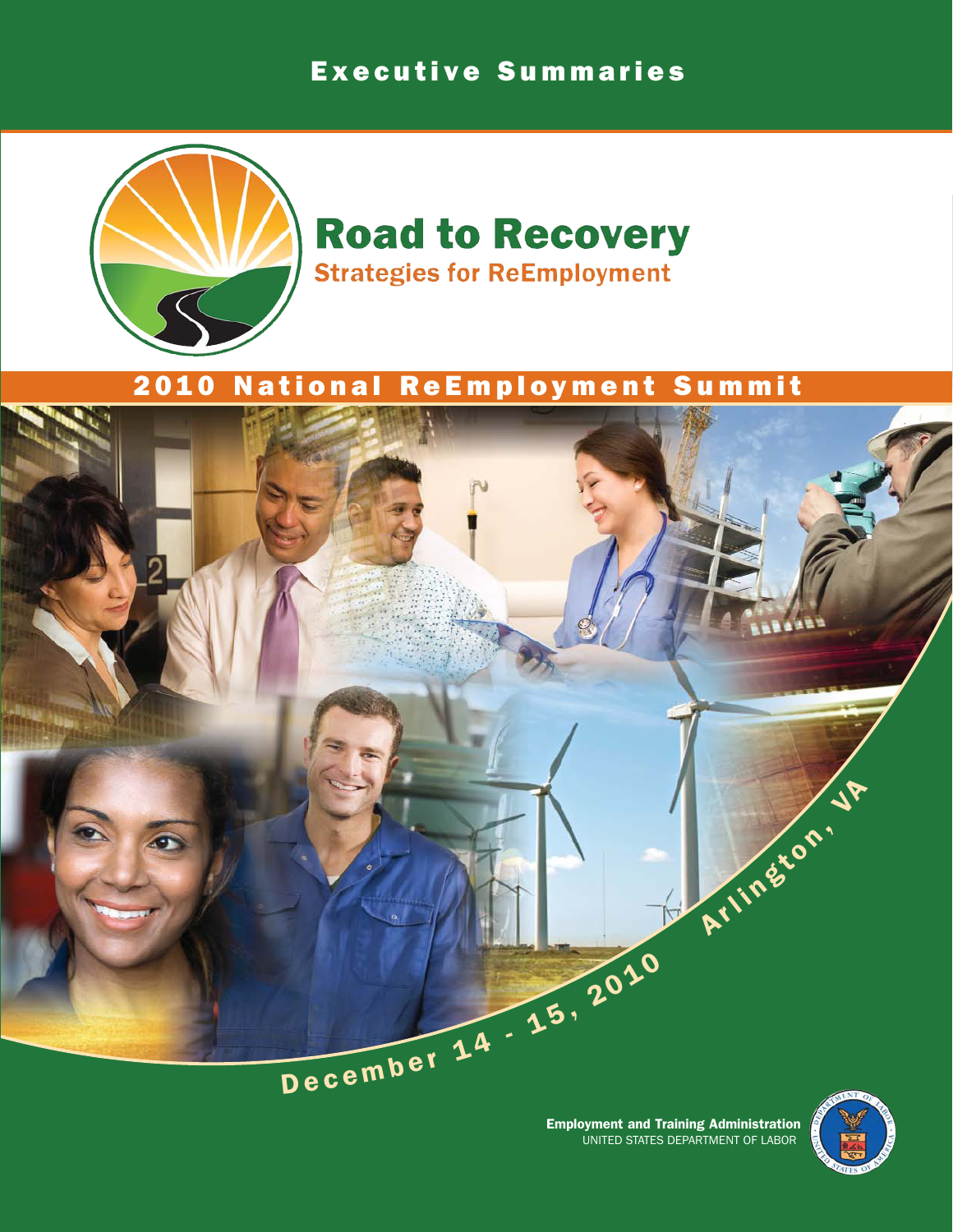

# Table of Contents

| <b>Plenaries</b>                                                                          | Speaker(s)                                                                                                                           | Page |
|-------------------------------------------------------------------------------------------|--------------------------------------------------------------------------------------------------------------------------------------|------|
| The State of the Economy and the Role of Workforce<br>Investment in Labor Market Recovery | Paul Harrington, Director, Center for Labor<br>Markets and Policy, Drexel University                                                 | 2    |
| <b>Washington Update</b>                                                                  | Andy Van Kleunen, Executive Director,<br>National Skills Coalition                                                                   | 4    |
| Employer Engagement in Times of Recovery                                                  | Gerri Fiala (Opening Speaker), Deputy<br>Assistant Secretary, U.S. Department of<br>Labor, Employment and Training<br>Administration | 6    |
|                                                                                           | John A. Fernandez (Moderator),<br>Assistant Secretary, Economic Development<br>Agency, U.S. Department of Commerce                   |      |
|                                                                                           | Joe Burmester, Chief Executive Officer,<br>Ruralogic                                                                                 |      |
|                                                                                           | Deborah Rowe, Senior Director, Genesis<br>HealthCare                                                                                 |      |
| The Future Is Now                                                                         | Hilda L. Solis, Secretary of Labor,<br>U.S. Department of Labor                                                                      | 9    |
|                                                                                           | Jane Oates, Assistant Secretary,<br>U.S. Department of Labor, Employment and<br>Training Administration                              |      |

| Areas of Emphasis Among Breakout Sessions                                           |    |
|-------------------------------------------------------------------------------------|----|
| Strategies for Integrating Service Delivery Across Workforce Programs               | 11 |
| Services, Strategies, and Activities That Have the Strongest Impact on Reemployment | 13 |
| Meeting the Needs of Employers                                                      | 16 |
| Developing and Leveraging Quality Workforce Information                             | 18 |
| Strengthening One Stop Capacity to Respond to Current and Future Service Demands    | 20 |
| Takeaways in Other Areas of Emphasis                                                | 23 |

THESE SUMMARIES REFLECT BULLSEYE RESOURCES, INC.'S SUBJECTIVE CONDENSED SUMMARIZATION OF THE U.S. DEPARTMENT OF LABOR'S ROAD TO RECOVERY CONFERENCE, AND THERE MAY BE MATERIAL ERRORS, OMISSIONS, OR INACCURACIES IN THE REPORTING OF THE SUBSTANCE OF THE SESSIONS. IN NO WAY DOES THE U.S. DEPARTMENT OF LABOR OR BULLSEYE RESOURCES ASSUME ANY RESPONSIBILITY FOR THE INFORMATION CONTAINED HEREIN, OR ANY DECISIONS MADE BASED UPON THE INFORMATION PROVIDED IN THIS DOCUMENT.

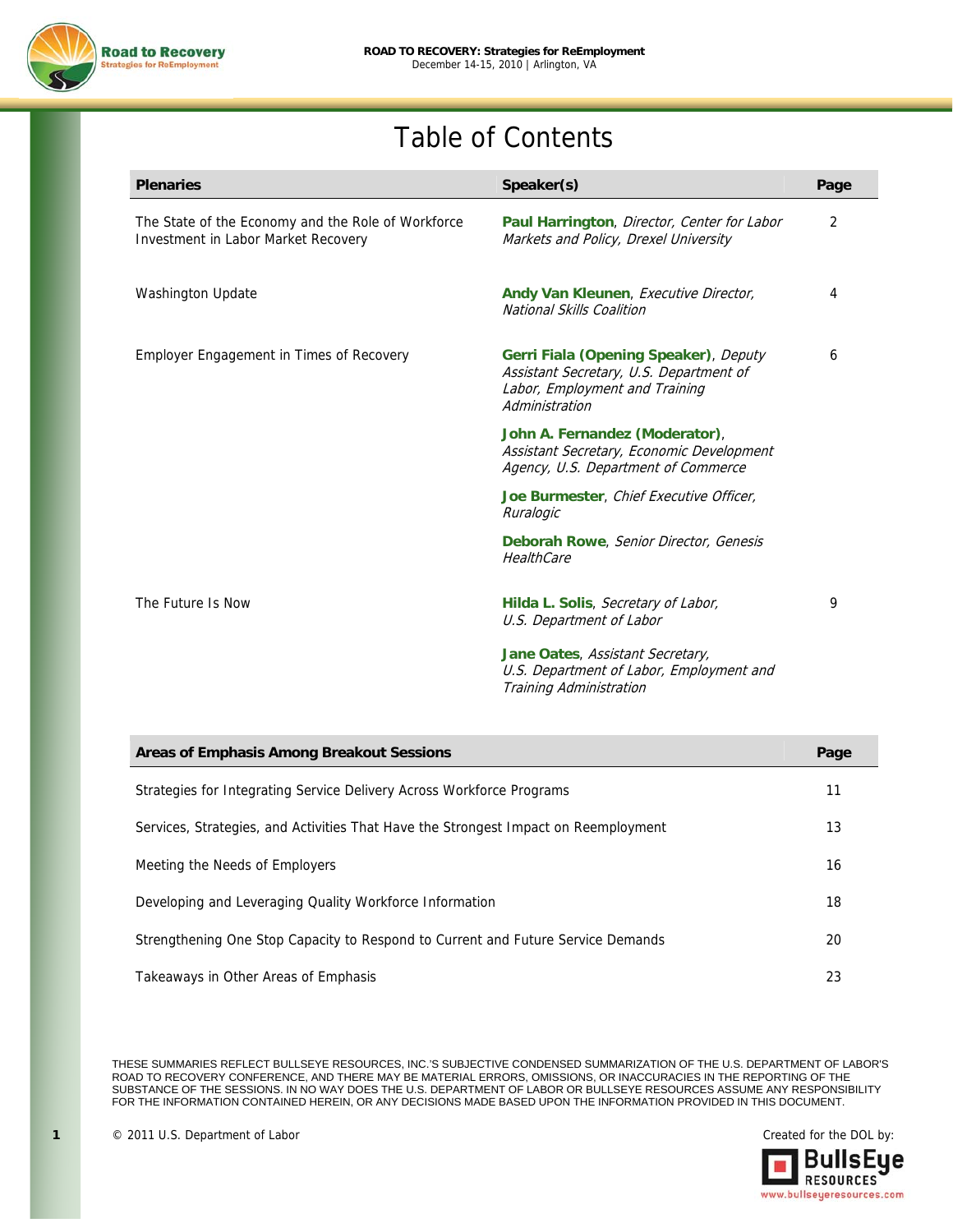



# The State of the Economy and the Role of Workforce Investment in Labor Market Recovery

Speaker: **Paul Harrington**, Director, Center for Labor Markets and Policy, Drexel University

## **Overview**

After an unprecedented labor market recession and anemic recovery, the American labor market will be saddled by an oversupply of labor for an extended period. Job creation is slow and long durations of unemployment are common. Returning to pre-recession unemployment levels within five years is remote.

The current workforce development toolbox was created for times of full employment. New strategies and tools are needed that are tailored to today's labor market realities.

## Context

Professor Harrington discussed today's labor market problems, illustrating why the market will be saddled with an oversupply of labor for an extended period and what that means for workforce development strategies.

## Key Takeaways

#### **Deflationary pressures are causing companies to hoard cash versus invest in labor.**

There are powerful deflationary forces, an after-effect of the financial crisis. Deflation is a downward spiral that occurs after speculative asset bubbles burst. Asset prices plummet (as housing prices have), and expectations of further declines cause households and companies to hold onto their cash instead of spending or investing it.

> "When people are scared, they want cash." ⎯ Paul Harrington

This is a key reason why the recovery has created almost no net jobs. Companies have hoarded cash versus investing it in labor. Firms now hold \$1.93 trillion in cash. (Too much hoarding can cause a decline in nominal GDP.)

Continued deflation could lead the economy into a "liquidity trap," a term coined by Professor Harrington to describe conditions when holding cash is in the selfinterest of consumers (and companies) but not in the best interests of society. To jumpstart the economy, society needs spending and hiring, not cash hoarding.

> "What is this 'liquidity trap?' Our incentives are to save, but from a societal point of view we should be out spending." - Paul Harrington

A debate is underway among policymakers. One camp views inflation as the greatest economic threat; the other is worried about deflation. "Deflation hawks," including Fed Chairman Bernanke, favor more fiscal stimulus in the form of quantitative easing (i.e., purchase of financial assets by the Treasury). Quantitative easing injects money into the economy and helps stave off deflation. (The recently passed tax reductions also are a form of stimulus.) "Inflation hawks" worry that huge deficits will re-inflate the economy. They think the money supply needs to shrink to mitigate inflation. The economy's future path depends heavily on how the deflation/inflation debate is resolved.

#### **The labor market recession has been uncommonly protracted and severe, its recovery tepid.**

For perspective on how poorly the labor market fared during the recession and the recovery consider that:

- ⎯ The labor market recession lasted more than twice as long as usual. While the recession officially ended in June 2009, job losses continued through December 2009—a full 24 months since the downturn began. That duration of recession is far longer than the 9-11 months that have been typical since World War II.
- Far more jobs were lost than is typical-with goodsproducing industries hardest hit. Some 8.3 million jobs were lost, 6% of non-farm employment, compared with the typical losses of 1.5-2.0%. The private sector lost 7% of its jobs, with goods-producing industries hit harder than service-producing industries. Blue-collar construction, manufacturing, and mining occupations "got clobbered," losing one-fifth of all jobs. Jobs in professional business services (largely temporary services) fell 9%. Education and health services were the only industries with continued jobs growth.
- ⎯ The recovery has been anemic, particularly in the goods-producing sector. The past 11 months (through November 2010) have seen slow recovery, as just 950,000 jobs were added. The vast majority came in service-producing industries; only 120,000 jobs were added in goods-producing industries.
- ⎯ The under-educated, the young, blue-collar males, and minorities have suffered most. People hardest hit were at the low end of the educational and age spectrums; e.g., high school graduates and particularly dropouts. More jobs were lost by males than females (given severe losses in male-dominated occupations like construction), particularly black males. Hard-hit areas geographically were those that saw the worst housing market collapses (e.g., the West).

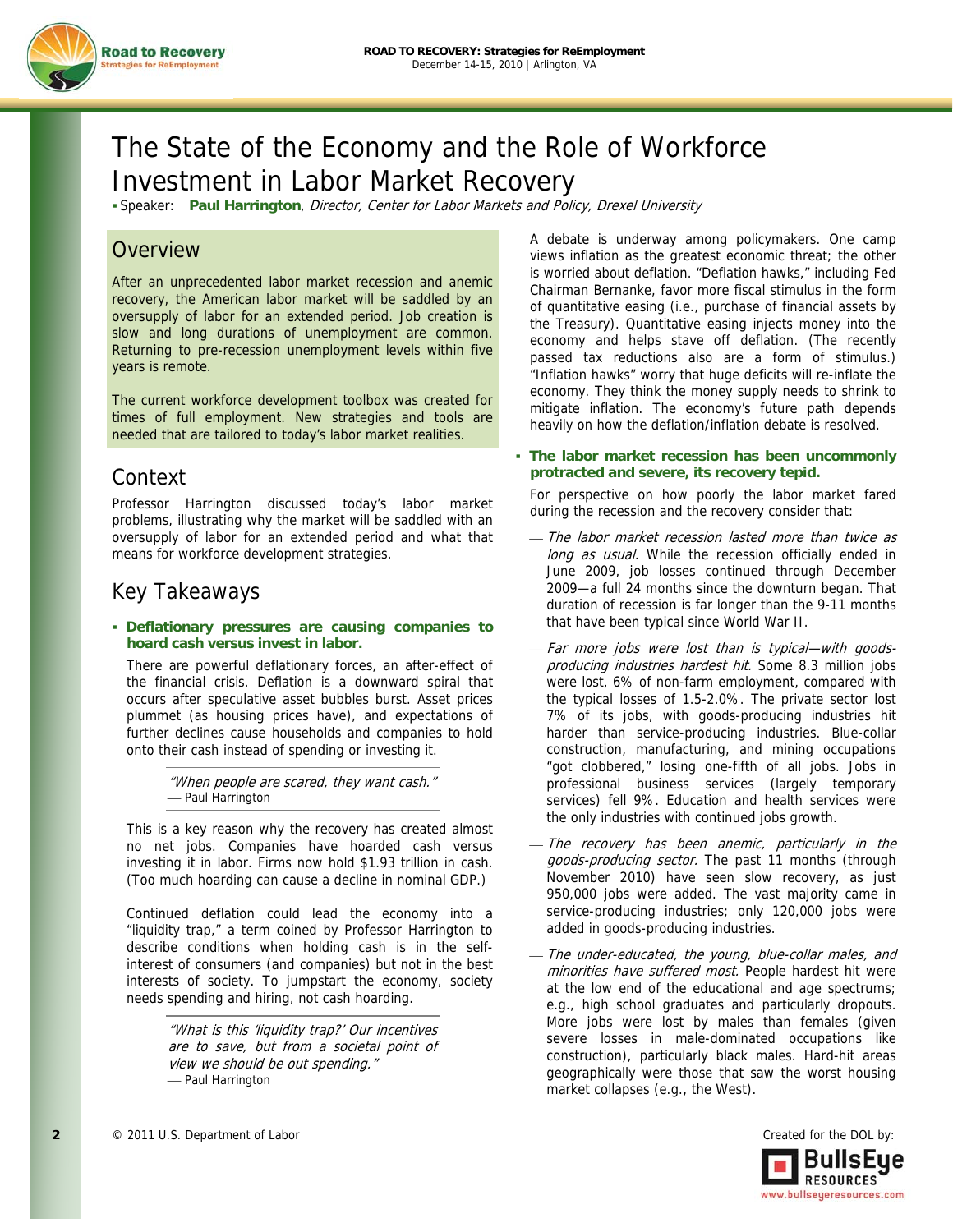

"Looking at the employment impacts of this recession, we beat up young people, blue-collar people, people with a few years of schooling, and racial/ethnic minorities." - Paul Harrington

#### **Pre-recession employment levels are not likely possible for years to come.**

Much has been written about looming labor market shortages. Forget that notion. The oversupply of labor is so severe that the possibility of returning to pre-recession employment levels over the next five years is remote.

Why? While the labor force typically grows each year, it has remained stagnant over the past two years as discouraged job-seekers have withdrawn from the market. This has understated the unemployment problem. Assuming more normal labor force growth rates, unemployment would have averaged 11.1% versus 9.7% last year. It has also understated the oversupply problem. Because discouraged workers have withdrawn from the job market, there is greater oversupply than is visible.

Once jobs are more available, previously discouraged jobhunters will flood back into the market, prolonging the time before better balance between labor supply and demand is achieved.

New jobs have to be created at an unprecedented pace continuously for five years (260,000 jobs per month) to restore the unemployment rate to its pre-recession level. But never has the U.S. economy created jobs at such magnitudes and it doesn't seem poised to do so now. The conclusion: **Excess labor supply will be a reality for the foreseeable future.**

America's unemployment problem is unprecedented in other ways as well. These include:

- Historically slow job creation.
- Extremely long durations of unemployment. The mean duration for unemployment is 34 weeks versus a usual 16-week duration. About 22% of the unemployed have been out of work for 26 weeks or more, with 2.6 million people unemployed for 1-2 years and more than 600,000 people unemployed for more than two years.
- Huge problems among dislocated workers. Dislocation problems are so severe because future job growth is not likely in the blue-collar occupations where most jobs were lost. There is poor skill transferability between the industries where jobs have been lost and service industries where jobs are being created.

Underutilization of the workforce has led to malemployment among college graduates, with many taking jobs that traditionally have gone to high school grads, dropouts, or students.

With labor oversupply forecasted for years to come, high school dropouts face remote chances for long-term employment even in times of economic prosperity.

#### **Today's workforce development strategies need to reflect today's labor market realities.**

Until the recent recession full employment has been typical for the U.S. economy. The Workforce Investment Act was written based on the economy operating at a full employment level. A new toolbox is necessary, designed for the new labor market realities.

> "We need to retool workforce development legislation based on the new data that the economy will remain in labor surplus for an extended period." - Paul Harrington

There have been slow declines in unemployed-to-vacancy ratios (from 6:1 in December 2009), which creates opportunities for workforce development. Importantly, development strategies must match the realities of the severe labor oversupply that is probable.

> "Today's labor market solutions must be reflective of the labor market we have today, not a labor market of 45 years ago . . . we need to retool our workforce and need direct job creation." - Paul Harrington

Three workforce development strategies will be critical:

- 1. Active job development and job placement. Employers are looking for trusted labor market intermediaries who know candidates well—their interests, aptitudes, work behavior, etc. Program administrators need to build trusted relationships with employers to best serve their constituencies.
- 2. Expanded on-the-job training programs. Employers want opportunities for trial work arrangements—like internships and co-op programs—before investing in new hires. Such programs will be an important solution for the long-term unemployed. Training activities should target specific occupation segments, with need determined based on solid, local data. Ideas like 50/50 programs (where employers match government resources) can cultivate employer relationships.
- 3. Industry and occupational market segmentation to provide strategically targeted help. No legislative measure will help all of the unemployed get jobs or all of the industries requiring skilled labor find it. Those most in need must be explicitly targeted in legislation.

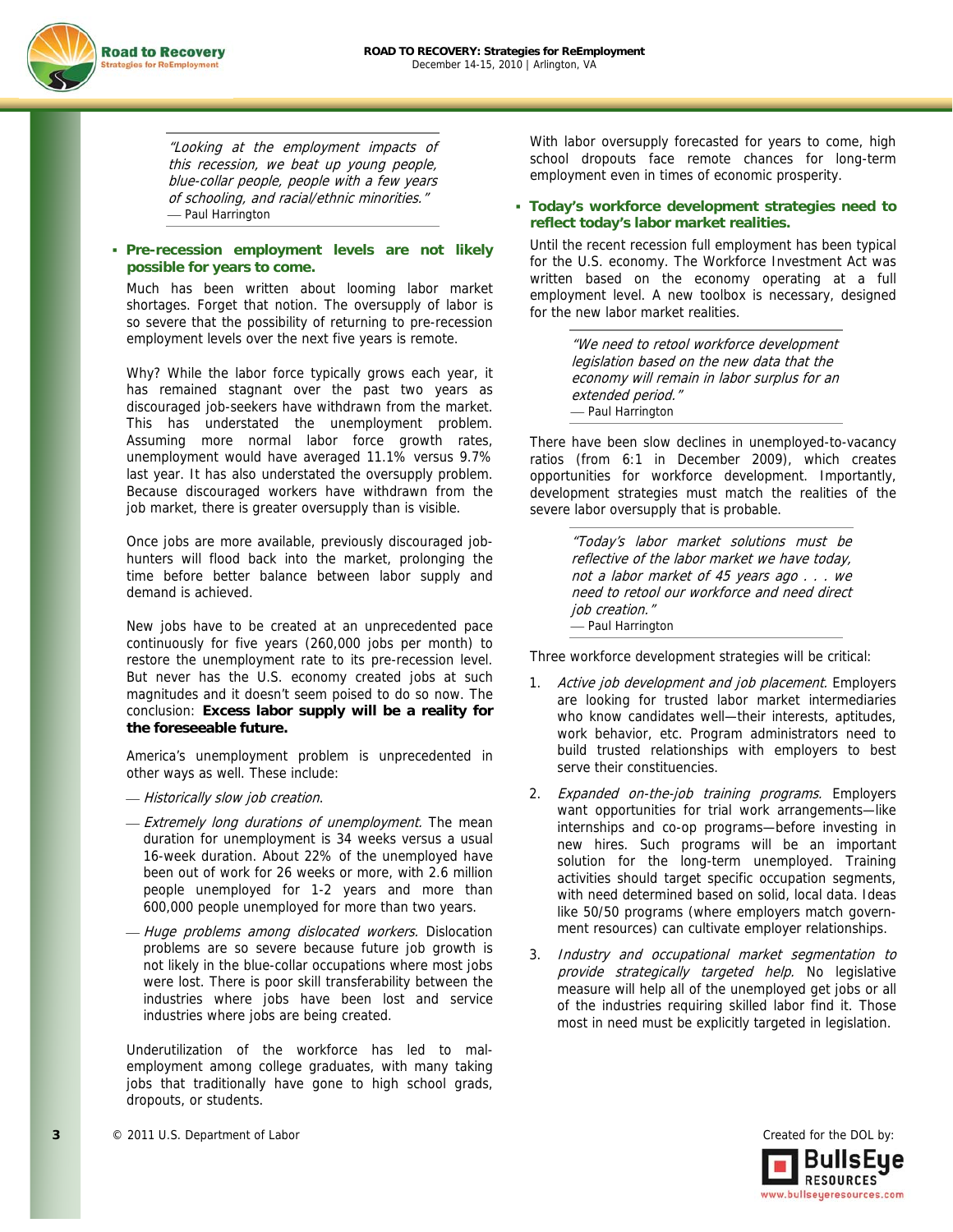

# Washington Update

Speaker: **Andy Van Kleunen**, Executive Director, National Skills Coalition

## **Overview**

Policymakers are focused on finding solutions to long-term unemployment. One of the keys is addressing structural problems in the labor market. The reality is that even with high unemployment, many businesses cannot find enough skilled workers. Efforts to re-train workers are hindered because millions of people lack the basic skills needed.

The Recovery Act provided significant funding for workforce development, but much of these funds have been spent. Many other pieces of related legislation are now working their way through the legislative process. Concerns over the deficit and the shift to a Republican majority in the House will impact funding for job training and job creation programs in 2011.

## Context

Mr. Van Kleunen discussed how policymakers are addressing workforce development during this time of high unemployment. He reviewed how Recovery Act funds were allocated and highlighted important legislation to watch in 2011.

## Key Takeaways

#### **Policymakers recognize that long-term unemployment and job creation are critical issues.**

Finding solutions to long-term unemployment is driving policy conversations in Washington. The recession has made the already difficult task of helping people find jobs and acquire skills even more challenging. The unemployment rate in the U.S. is now 9.8% and those who are unemployed have been unemployed for an average of 33 weeks. Six million people have been unemployed for more than six months.

Job creation is a related challenge. Eight million jobs were lost since the recession began, and although the Recovery Act created about 3.6 million jobs, a large gap remains.

> "Long-term unemployment in this country is what has been driving the conversation in Washington around a variety of different issues over the past couple years." - Andy Van Kleunen

#### **Structural problems in the labor market contribute to the unemployment rate.**

Some argue that job training is not the most effective use of funds during a deep recession; that job creation should be a higher priority. Mr. Van Kleunen believes that both are necessary. Many employers want/need to hire, but are not hiring because they cannot find people with the right skills. Some industries have changed so substantially that workers need to be re-trained. It is estimated that 2-3 points of the unemployment rate can be attributed to this "structural skills mismatch."

> "Many employers can't find skilled labor . . . . Even when the economy fully recovers, this will continue to be a real challenge." - Andy Van Kleunen

Michigan's No Worker Left Behind program makes training benefits available to laid-off workers. The program entitles anyone who is unemployed to receive two years of postsecondary training at a community college or other postsecondary institution. However, one-third of laid-off auto workers lack the basic literacy skills needed to take a course. Nationally, over 80 million people do not have the basic skills necessary to take a post-secondary education course.

 **The Recovery Act provided funding for many workforce development programs.** 

Workforce development programs in the DOL and in other agencies received significant funding. Within the DOL, funding included:

- Education and Training. Much of the \$4 billion that was allocated has been spent. ARRA funding for other ETA programs included \$400 million of reemployment grants.
- ⎯ TAA (Trade Adjustment Assistance). \$575 million was provided to assist a wide range of workers in the service and public sector areas. A new title created under TAA (The Trade Impacted Communities Title) will look at getting resources to communities with mass layoffs.

Higher education initiatives included:

- Pell Grant expansion. Eligibility was expanded for UI recipients, giving more adults access to Pell Grants.
- ⎯ TAA community college & career training grants. \$2 billion was allocated for community colleges to encourage working adults or non-traditional students to go to community college and get technical training.
- Student loan modification. Moving student loans from a subsidized program to a direct student loan program provides \$60 billion in savings, most of which has been put toward Pell Grant expansion. This makes postsecondary training available to more people.

Accelerated hiring was the focus of the following programs:

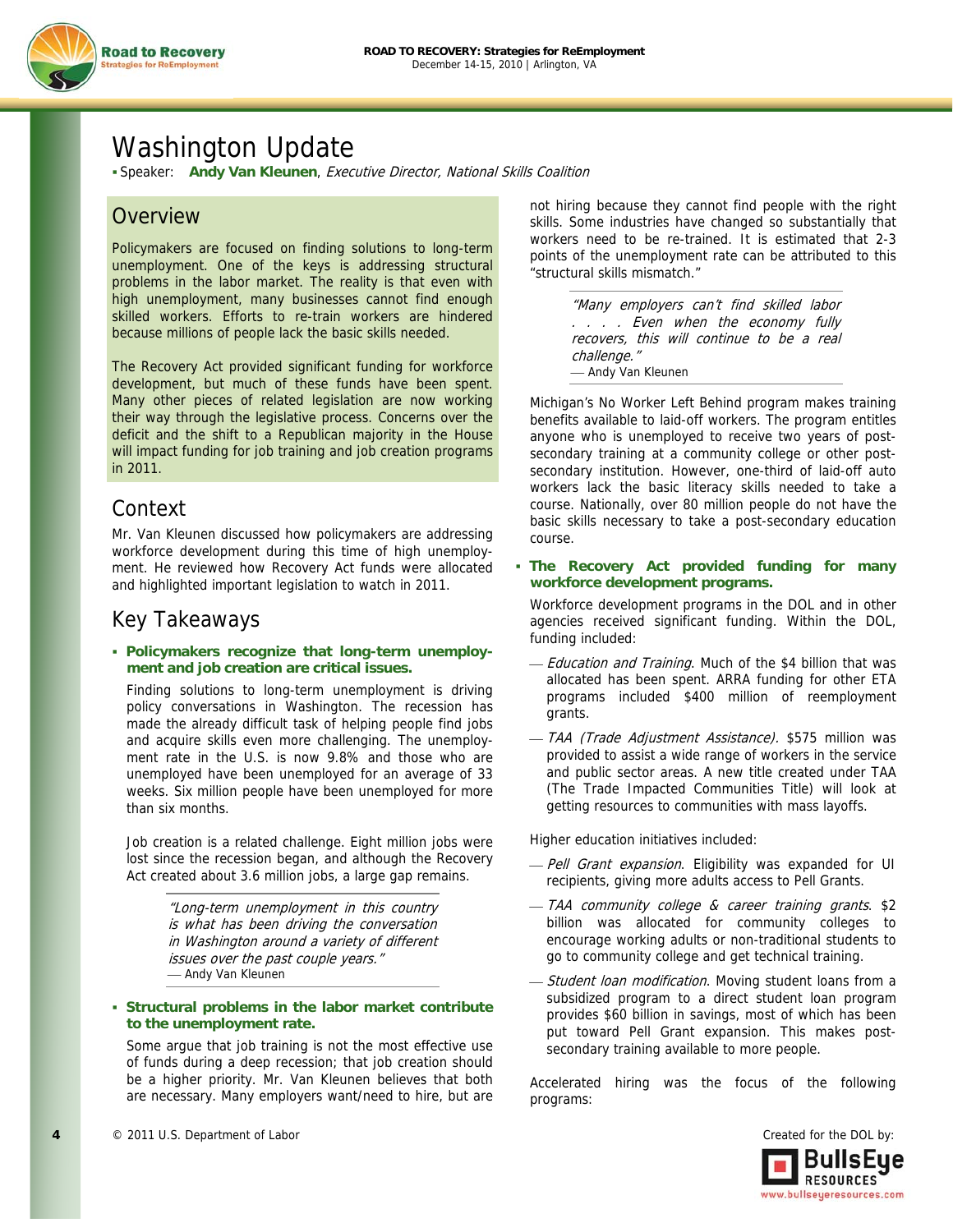

- HIRE Act tax incentives. Tax incentives were offered to employers to cover payroll tax costs. In addition, if a company hired an out-of-work employee and retained them for one year, the company received another \$1,000 tax credit. The challenge with tax credits is that they are a better incentive for large employers, because these companies have the infrastructure and cash flow to handle the extra paperwork.
- On-the-job training. \$75 million in grants were awarded to 41 states to expand on-the-job training. This has been effective at engaging employers who don't take advantage of tax credits.
- TANF Emergency Contingency Fund. \$5 billion was allocated to aid states with high welfare caseloads. This provided an expansion of basic assistance, one-time emergency payments, and subsidized work. Subsidized work is a way to encourage employers to hire someone sooner than they may have. This was a successful program, employing about 300,000 people.

#### **Funding for workforce development in 2011 will be impacted by concerns over the deficit and the shift to a Republican majority in the House.**

With funds from the Recovery Act running out, there have been efforts to move several jobs bills and a "second stimulus" through Congress, all of which failed because of political concerns about the deficit. Although attempts to extend unemployment insurance have been met with resistance, a bipartisan tax bill proposed in the Senate is likely to pass and includes a 13-month extension of unemployment benefits. Concerns about the deficit will continue in 2011, heightened by the tax compromise, which will add \$800-\$900 billion to the deficit.

The president's budget proposes a three-year cap on nondefense domestic discretionary spending for FY11-13. These factors will impact discretionary funded programs, such as workforce development. A bright spot is that the ETA (Employment and Training Administration) budget for 2011 includes the Workforce Innovation Fund, totaling \$321 million and shared between ETA and the Department of Education. Funding will support innovative strategies in workforce development that are already working.

A Republican majority in the House will also impact future funding. It is unclear whether Democrats and Republicans will be able to work together in a bipartisan manner.

> "The elections are going to have a significant impact on conversations." - Andy Van Kleunen

 **Several pieces of legislation that impact workforce development will be on the table in 2011.** 

The following programs will be up for reauthorization or included in new legislation in 2011:

- Workforce Investment Act (WIA). WIA bills have traditionally been developed in a bipartisan manner in the Senate. Legislative language is being developed and is likely to include a greater emphasis on training, alignment across WIA titles, and alignment with programs now funded in the Department of Education, Agriculture and Department of Transportation.
- SECTORS Act (Strengthening Employment Clusters to Organize Regional Success). This is an investment in sector partnerships where multiple employers, labormanagement groups, community colleges, and community based organizations come together to set goals for a particular industry. Many large and small employers, as well as House Democrats and Republicans, have endorsed the Act. There is a possibility that this will be included in legislation this session or the next.
- $-$  TANF (Temporary Assistance for Needy Families). TANF was not reauthorized but was extended for one year. It is unclear whether Congress will move forward on reauthorization. HHS has been looking for ways to ensure that people benefiting from TANF can be included in some of the cross-program alignments to help them get jobs and advance their career path.

Other pending legislation that could impact workforce development funding includes:

- ⎯ The Transportation Bill
- Perkins/CTE (Career and Technical Education)
- ⎯ SNAP (Supplemental Nutrition Assistance Program)
- ⎯ The Higher Education Act

## Other Important Points

- **Data initiatives to track success.** Under the Recovery Act, \$265 million in grants went to 12 states under a data quality initiative. This initiative will track students from K-12 through employment to identify successful pathways.
- **Limited success of the Hire Act.** Private industry surveys show that 17% of new hires were attributable to tax incentives under the Hire Act but only 10% of small employers made use of the tax credit.
- **Postings as data.** Job postings don't always represent a job opening; they can be used to assess the labor market. Using postings as data may not be helpful.
- **Smaller committees.** House Republican leadership announced that committees will be smaller, so knowing who is on a committee in 2011 will be important for those looking to inform the  $112^{\text{th}}$  Congress.
- **National Skills Coalition.** Information about the National Skills coalition is at www.nationalskillscoalition.org.

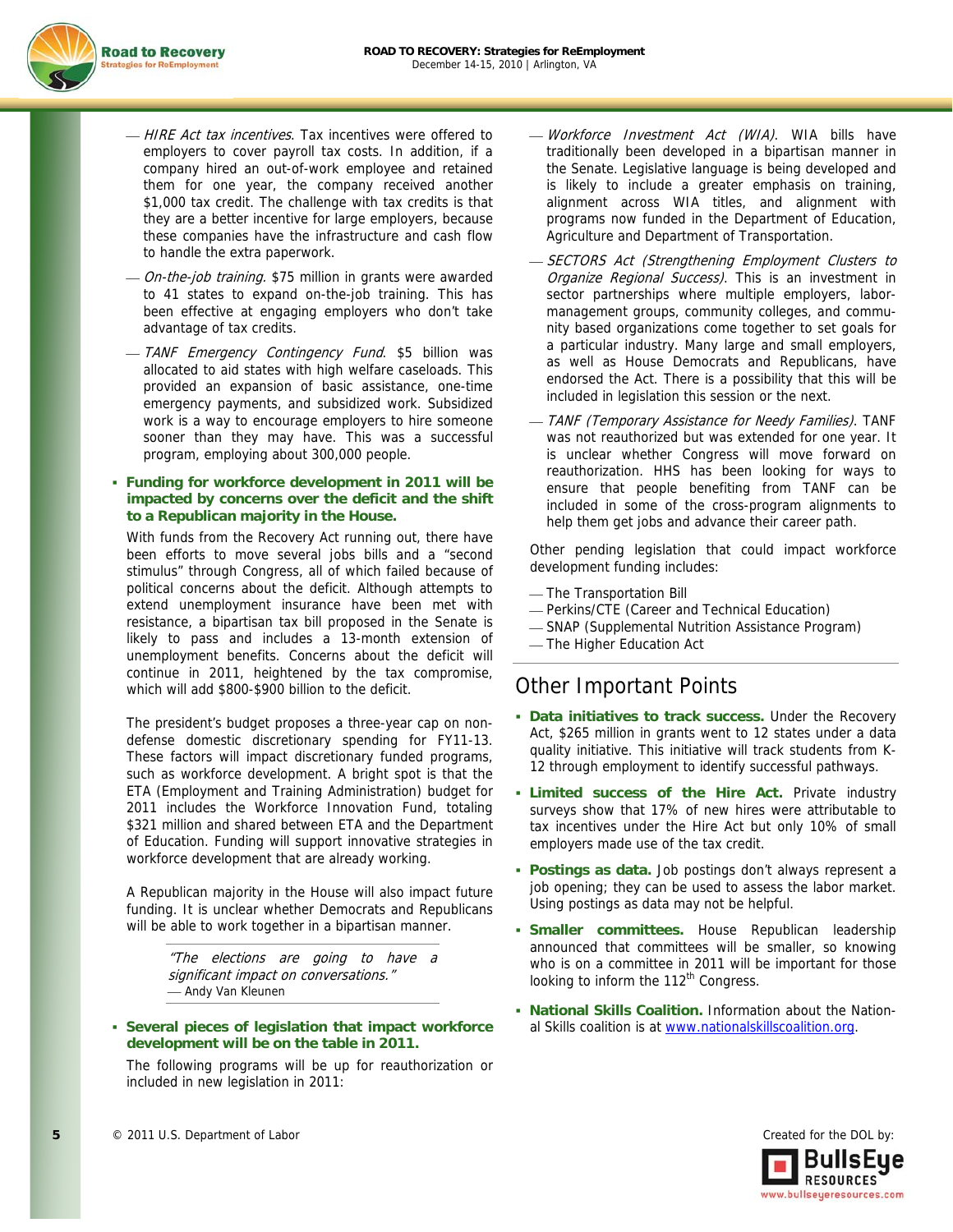

## Employer Engagement in Times of Recovery

 Opening Speaker: **Gerri Fiala**, Deputy Assistant Secretary, U.S. Department of Labor, Employment and Training Administration Moderator: **John A. Fernandez**, Assistant Secretary, Economic Development Agency, U.S. Department of Commerce Speakers: **Joe Burmester**, Chief Executive Officer, Ruralogic **Deborah Rowe**, Senior Director, Genesis HealthCare

## Overview

To rebuild America's competitiveness, it will be essential for the workforce development system to collaborate with local employers in innovative new alliances that accelerate job creation and economic growth. The federal government is paving the way via policies, programs, and inter-agency collaborations. But a critical piece of the reemployment puzzle will involve regional workforce development programs that deliver the specific kinds of support that local employers need to maximize their job creation activities.

Ruralogic and Genesis HealthCare are two employers that rely heavily on close partnerships with workforce development and community colleges to reach their hiring, training, and business objectives. These win/win partnerships exemplify the kind of integrated, collaborative, innovative approaches that will revive employment in America and restore the nation's competitiveness, region by region.

### Context

After an overview of the federal government's plans for employment revitalization, Mr. Fernandez led the panelists in a discussion of how win/win public-sector partnerships help their companies accelerate job-creation activities.

## Key Takeaways

 **It will take innovative alliances between the workforce development system and employers to revitalize employment.** 

The nation's unprecedented unemployment problem is exacerbated by a mismatch between the type of job openings and the labor that is available. Bridging that disconnect will require innovative new alliances between the public and private sectors.

Specifically, the workforce development system and community colleges need to work more closely and creatively with employers. The federal government is working to promote smart, innovative public/private partnerships via its policies, programs, and collaborative efficiencies among federal agencies.

The Department of Labor, for example, is working to strengthen opportunities for employer engagement with the workforce system through changes such as:

- Stakeholder outreach initiatives to help the federal government align its activities with the needs of the "customers" it serves.
- Reauthorization of the Workforce Investment Act. The vision is a revitalized public workforce system that promotes innovation and continual improvement; identifies more effective ways to serve jobseekers and employers; and targets sector-based and regional economic development in ways that produce the greatest returns.
- Enhanced and strengthened partnerships among federal agencies. The Departments of Labor and Commerce are collaborating on initiatives to revive employment.

"We have to work smarter, and the only way to work smarter is to work together at a time when resources are precious." ⎯ Gerri Fiala

Employers and workers will benefit from these important federal-level changes. But the more immediate challenges confronting those involved in local workforce development are identifying where job openings exist, where jobs are going to be created, and what kinds of support employers need to facilitate and accelerate job creation. That knowledge is a critical piece of the reemployment puzzle.

#### **Both panelists represent organizations confronting new types of hiring and training challenges.**

Joe Burmester is CEO of Ruralogic, an IT consultancy whose business model leverages the cost advantages of locating operations in rural America. The company also brings stable, well-compensated IT jobs to rural locales. With this win/win "on-shoring" model, Ruralogic is creating the service sector equivalent of secure manufacturingsector jobs that had supported rural towns in past decades, before the era of off-shoring.

> "My costs are about 20% of what they'd be in a large city. And the salaries people need to have a good life in a community of 10,000-15,000 are very different than in a city of 5 million." ⎯ Joe Burmester

Ruralogic has no shortage of job openings; its challenge is finding the right people to fill them. Rural communities aren't magnets for skilled IT professionals. The firm's hiring depends on identifying people with the right qualities—aptitude, stability, loyalty, work ethic—and

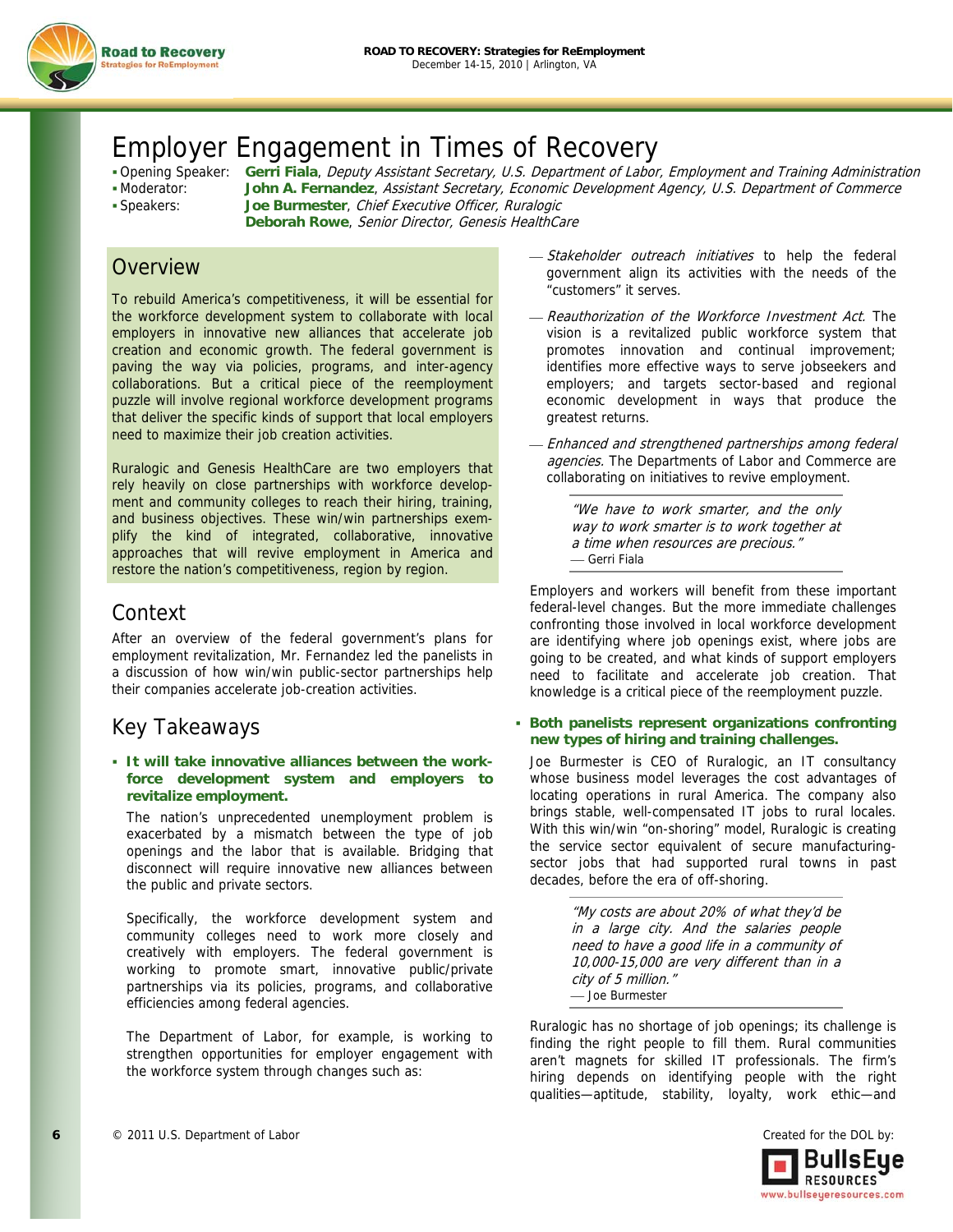

developing their IT skills via training. Notably, Ruralogic finds that middle-aged people typically embody the characteristics it most values. The average age in Ruralogic's training classes is 45—a very different profile than the 20-something computer whiz kids typical in IT.

Genesis HealthCare's business model also calls for atypical employee profiles. This provider of short-stay and longterm healthcare services (200 centers in 13 eastern states) has a more diverse range of positions than is traditionally found in healthcare.

For instance, Genesis' strong customer orientation demands a less institutional environment in its facilities than is typical. That means fine cuisine and chefs, which are unusual in such settings.

Genesis' hiring has become more selective in recent years as its nursing skill needs have increased. Patients and residents suffer from more acute ailments, requiring more specialized RNs. The number of nurse practitioners has doubled, along with the number of full-time positions.

As this model has evolved, Genesis has needed to attract a more varied labor source and a higher-skilled one. Hiring has become more selective, training more extensive, and developmental opportunities have expanded.

In June 2009, Genesis began a centralized training program that welcomes recent nursing graduates and further develops their skills. Besides providing Genesis with the higher skill levels needed, the program meets the needs of recent nursing school graduates to find jobs (46% of June 2010 graduates haven't found work).

Genesis tends to promote from within, providing employees with varied career-development opportunities. Employees are encouraged to acquire college and university degrees to broaden their in-house career options.

> "You ask what's changed in our approaches. I think it's a lot more creativity in regard to our workforce." - Deborah Rowe

 **Both firms rely on workforce development programs and community colleges for hiring and training support.** 

Ruralogic depends heavily on its partnerships with community colleges to identify and train potential hires. In fact, the company won't expand into an area that lacks a suitable community college with which it can partner.

Community colleges also provide the certification programs Ruralogic needs to reassure clients that staff is properly qualified to perform the work. It's less important that Ruralogic employees hold traditional college/university degrees than certifications.

> "Community colleges are my training engine. . . . They work with One Stop folks to find the right people, get them into training, and bring them into my organization." - Joe Burmester

Local economic development agencies provide critical help to Ruralogic in establishing operations in a new location. They find creative financing solutions like grants and lowinterest loans, made available to the company because of the additional tax revenue its new jobs bring municipalities.

> "I've gotten very creative deals. I benefit by creating jobs, and creating jobs benefits the local economy." ⎯ Joe Burmester

Genesis also leverages local partnerships to achieve hiring objectives. One Stop career centers perform screening and recommendation functions for its graduate nursing training program. A coalition of hospitals and long-term care facilities meets regularly with community colleges and workforce development organizations to share hiring projections and requirements of open positions.

> "Having those partnerships really enables us to be more successful." - Deborah Rowe

 **The panelists see opportunities to accelerate job creation with additional public-sector initiatives.** 

When asked what kinds of public-sector initiatives might accelerate local talent development and their companies' job-creation activities, the panelists shared their wish list:

- More help from local agencies in cutting through bureaucratic red tape. With the Departments of Labor and Commerce increasingly collaborating, Mr. Burmester sees the potential for more bureaucratic complexity hampering employers' efforts to access programs. If local agencies familiar with the various federal programs and processes could facilitate red-tape processes for the job-creating employer, that would be immensely helpful.

> "As an employer, I don't want to have to figure out whom to work with. I don't know all the agencies out there. I know funds are available, but I don't know how to find them." ⎯ Joe Burmester

More pre-hiring foundational support from One Stop career centers. Ms. Rowe would like to see more One

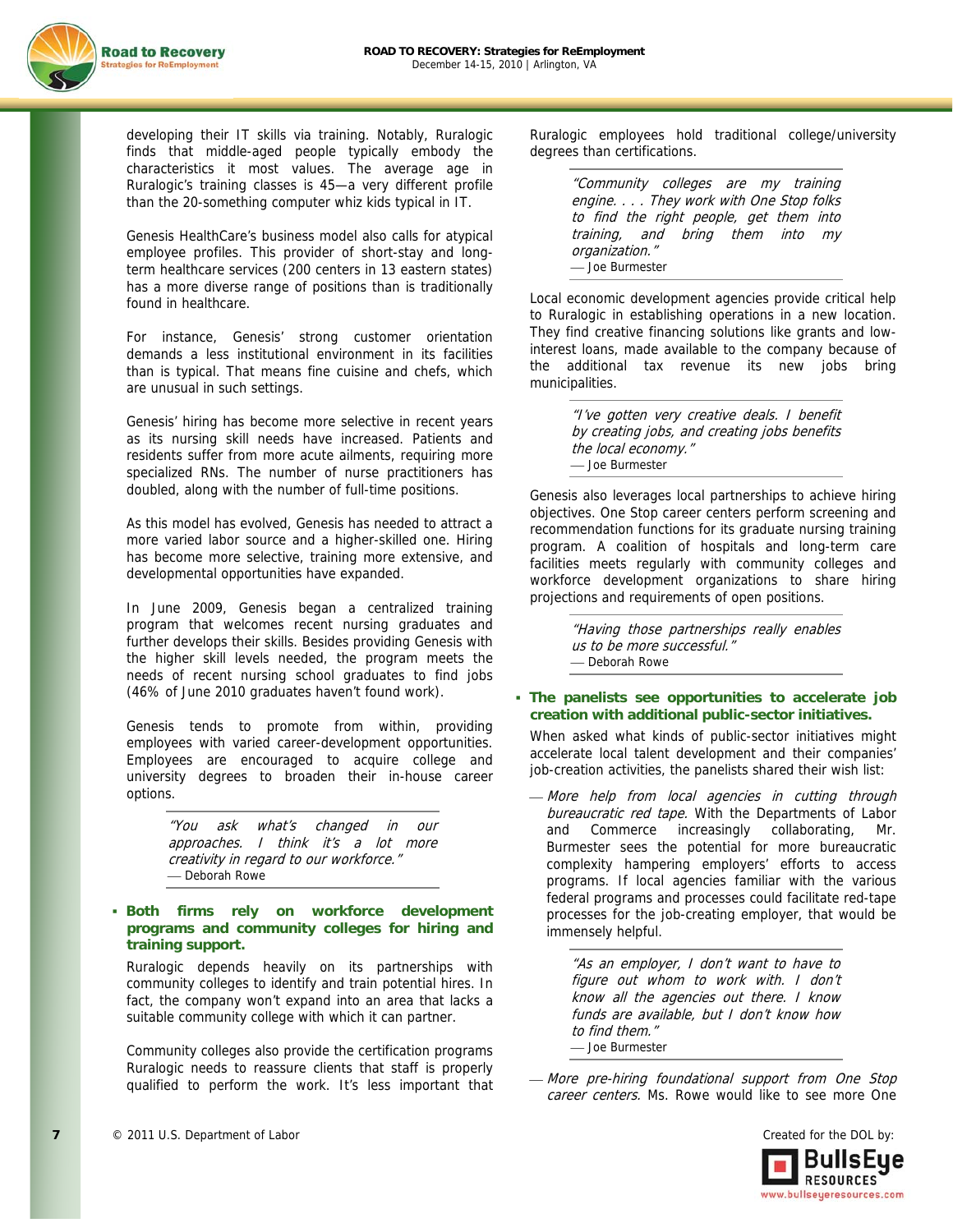

Stop career centers assuming more extensive, employer-specific pre-hiring roles. They could screen potential candidates for basic skills like math and reading. They could conduct "soft skills" training (e.g., teaching workplace communication skills, appropriate behavior, etc.)—allowing staff to get to know individual job candidates and provide candidate recommendations to employers. Genesis has a partner that performs these foundational services, which it highly values.

"Not everyone can do healthcare. . . . The One Stop provides crucial screening to identify those who can." - Deborah Rowe

Greater cross-border integration among states' employment-related systems. Mr. Burmester would like to see states collaborate more to create more uniform employment-related regulations and systems. When he sets up shop in a tri-state area, the challenges of navigating each states' regulations and systems are daunting.

Mr. Fernandez concurred. "Arbitrary" state borders create frustrating inefficiencies, which work against the kind of smart win/win investments that the federal government wants to see spur employment and revive local economies. But there are more questions about how to break down the silos and foster innovative collaborative solutions than there are answers.

"The federal government is in a unique role here: How can we be a catalyst for cross-border collaboration? We are always interested in better ideas." ⎯ John A. Fernandez

## Other Important Points

 **From glut to shortage.** The difficulty that recent nursing graduates are having finding jobs is a nationwide phenomenon. However, pockets of opportunity exist in atypical areas, such as home healthcare and schools. And by 2018, America is expected to have a tremendous need for more nurses.

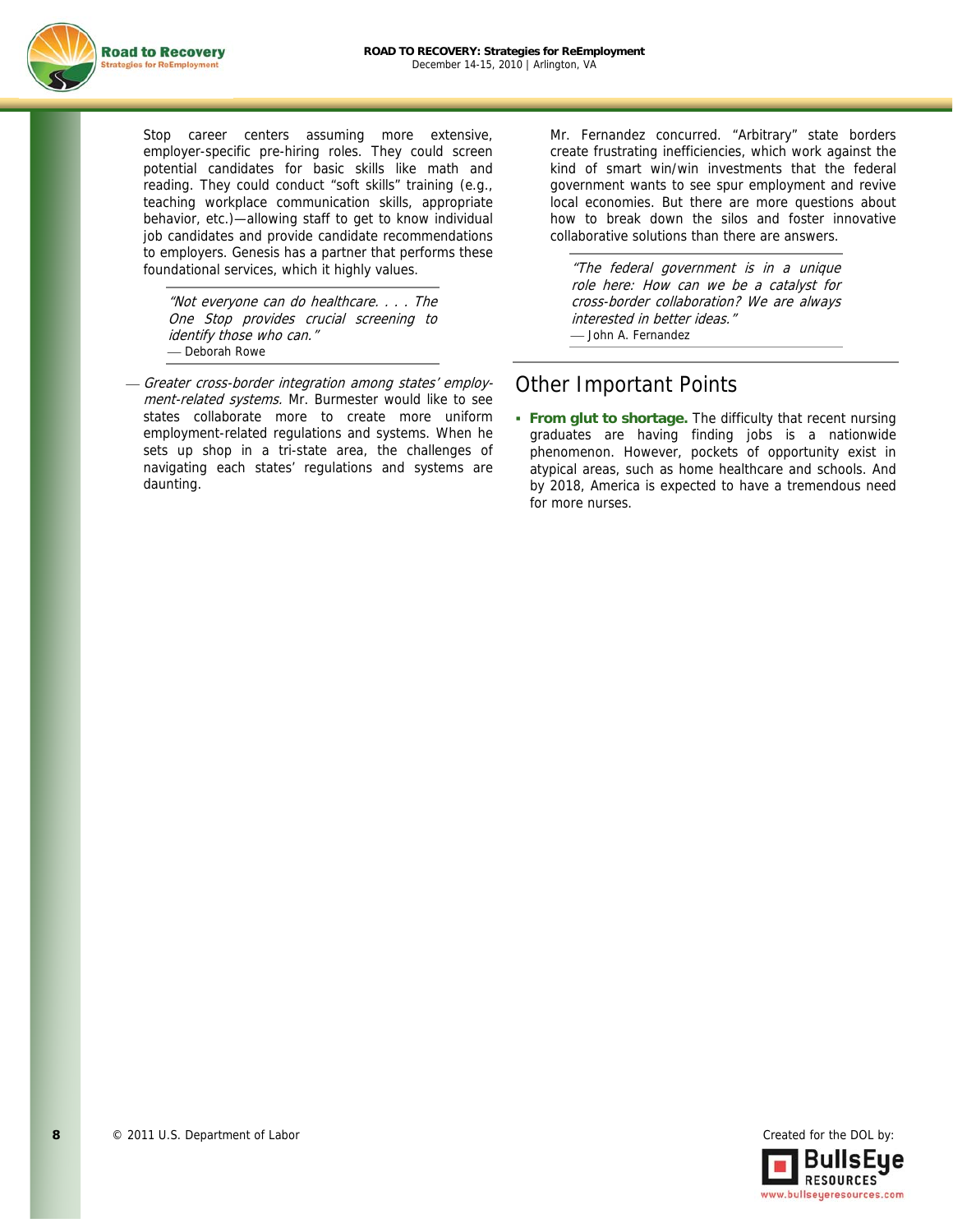

## The Future Is Now

 Speakers: **Hilda L. Solis,** Secretary of Labor, U.S. Department of Labor **Jane Oates**, Assistant Secretary, U.S. Department of Labor, Employment and Training Administration

## **Overview**

Servicing displaced workers during this time of extremely high unemployment is a major challenge, yet it is incredibly important. This is the calling and mission for those in workforce development. Over the past two years those serving the unemployed have answered the call, have worked incredibly hard, and have delivered high levels of service that have made a difference in people's lives.

Going forward, those in workforce development must continue to make every effort to help people find work, while also providing comfort and reassurance. A better job needs to be done communicating the services offered by the Department of Labor because many of the unemployed are unaware of these programs.

Job training and job creation are both necessary for getting people back to work. Retraining skilled workers is critical. Incenting business to invest in the economy and hire more workers is the key to future job creation. Having elected officials, especially governors, as partners is essential to the success of these programs. In addition, effective collaboration and partnership between all stakeholders is a key to long-term success in workforce development.

## Context

Secretary Solis and Assistant Secretary Oates encouraged regional and local staff to continue steadfast efforts to get people back to work. Participants discussed some of the challenges faced in workforce development and ways resources can be leveraged.

## Key Takeaways

#### **High unemployment has challenged DOL staff to not only help people find work, but to offer support and encouragement.**

The economic crisis has created an extremely challenging environment for those in workforce development. To date, everyone has answered the call. Still, it is a continual struggle to motivate dispirited unemployed workers and to reach out to those that don't know how to ask for help or are unaware of the services offered.

Those working in workforce development need to offer the unemployed comfort and reassurance. People want to improve their lives, get a better job, and be an example for their family. Some lack a college education and want to get more training. These people need to be empowered because unemployment affects not only the person without a job, but their family and community.

> "If we leave one person behind, we leave a family behind, and eventually we leave a community behind. We can't allow that to happen." ⎯ Hilda L. Solis

#### **The Department of Labor needs to better communicate its services to the unemployed.**

The DOL does not create jobs; businesses do. But the DOL provides services like referrals, job training, coaching, and résumé writing. Unfortunately, many people do not know about these programs. Through its state and local offices, the DOL needs to better communicate the services available and build trust with the unemployed, many of whom distrust government.

The recently launched website, www.myskillsmyfuture.org, is a DOL effort to reach more people. The site had 200,000 hits in its first two days. The hope is that this site will make it easy for more people to access DOL's services.

> "Some people don't know that the DOL Employment Training Program has this array of services available to them." ⎯ Hilda L. Solis

One of the best ways to get the message out is to highlight success stories, like the story of a teenager from a homeless family who went through the summer youth program, got a job, and used what he earned to make a down payment on an apartment for his family.

#### **Congress should extend unemployment benefits and reauthorize TAA.**

Unemployment insurance (UI) is not welfare; it is insurance , and it needs to be extended. UI is essential for many people and it helps create jobs because every dollar spent goes back into the economy.

> "Congress needs to do the right thing and extend unemployment benefits." ⎯ Hilda L. Solis

Reauthorization of TAA is also important because the program gets people back to work. Alignment among community colleges, workforce investment boards, elected officials, and the business community is critical. TAA is an example of alignment because the partnership between community colleges and workforce development is integral to making this program work. Programs associated with

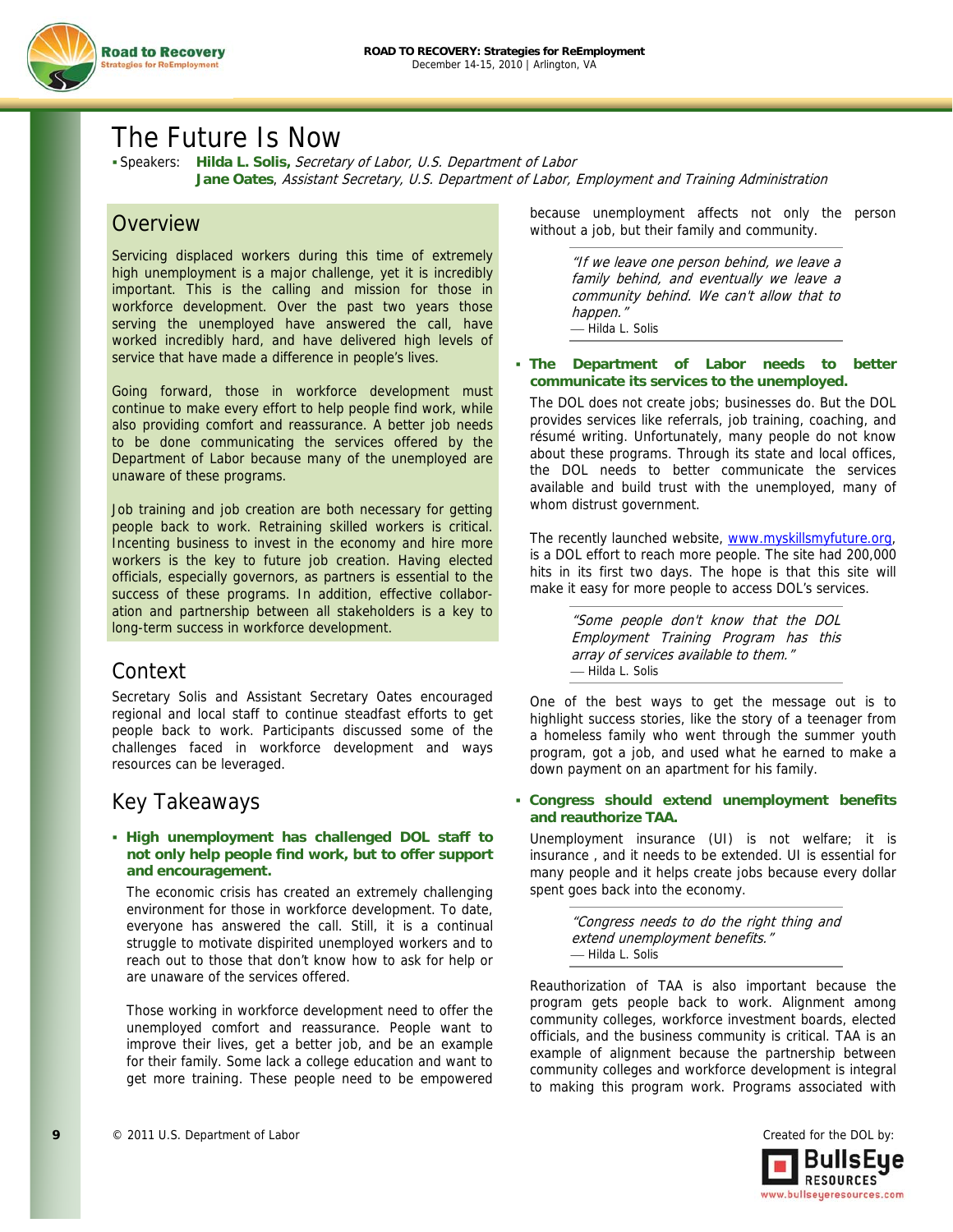

community colleges are sometimes criticized for not meeting the needs of business. This can be addressed through a curriculum that is flexible and adaptable. People don't necessarily need a 12-month program; some may benefit from a 3-month or even a 3-week program.

#### **Job training and job creation are both necessary for getting people back to work.**

The Recovery Act allocated significant funds for job training programs, allowing the DOL to put a structure in place and align partnerships. Green jobs and jobs in health care will continue to grow and programs need to focus on retraining skilled workers to move into these jobs.

> "People have skills that are already there and are usable. We can help them re-frame [their skills], refocus them, tighten them up, and hopefully get them on their way." — Hilda L. Solis

#### **Governors and other stakeholders must be viewed as partners.**

Everything DOL does is in a partnership with the NGA (National Governors Association) as well as state and local elected officials. Every newly elected official presents the opportunity to highlight the need for workforce development. The new class of governors needs to be quickly educated about the risks their states face in the competitive global workforce. There are many standing governors who already understand the importance of a public workforce system. They need to be encouraged to mentor the new governors.

> "Every time a newly elected official is put into office, regardless of party, it is an opportunity to educate them about the importance of a public workforce system." - Jane Oates

Governors need to know how to institute an effective "rapid response." They need to know how to apply for national emergency grants for dislocated workers. This money makes a difference, yet some states are reluctant to apply for them. The Office of National Response is available to offer regional offices assistance in accessing national emergency grants.

In addition, those working in workforce development can achieve better results by partnering with other public- and private-sector stakeholders.

 **Providing universal access for workforce development programs is challenging when resources are limited, but is important.** 

Prioritization is essential when dealing with limited resources. The law mandates that veterans and disadvantaged adults are a priority for DOL. This is the right thing to do and it makes economic senses as funds invested today in employment programs will decrease the spending required through safety net programs.

Because the DOL does not have the funding to serve everyone, the agency's work needs to be done better and smarter. Programs such as Pell Grants and the TANF program need to be leveraged. In addition, programs need to be aligned so that efforts and spending are not duplicated. ITAs (Individual Training Accounts) should be created judiciously and not given when not needed.

> "We cannot make a judgment call that because somebody is fifty-five years old they are not worth our attention." - Jane Oates

However, the idea of only allocating the country's workforce development resources toward younger people doesn't make sense. Older workers have built America's communities. Unfortunately, some of these workers have spent careers in industries like textiles, automotive, aviation, or manufacturing. Their displacement deserves attention and resources. Programs to retrain these individuals and help them get jobs are essential, and these programs must be flexible.

## Other Important Points

- **Job seekers.** A participant noted that UI customers are first and foremost "job seekers" and should be thought of as such. Everyone needs to understand that an unemployed person's primary goal is to find a job and all resources need to be aligned to assist this person.
- **Sharing ideas.** Several participants commended the sharing of ideas that occurred at this Summit and expressed the desire for continued information sharing and networking. Ms. Oates offered three suggestions: 1) the DOL newsletter is a vehicle for idea sharing. Everyone is invited to provide ideas for inclusion; 2) online communities of practice have been established on workforcezone.org which enable people with interest in a particular subject to connect; and 3) regional conferences are replacing large, expensive national events. These regional events minimize travel costs and allow people to connect with others in their area. The DOL has co-hosted some regional events in conjunction with the Department of Commerce.

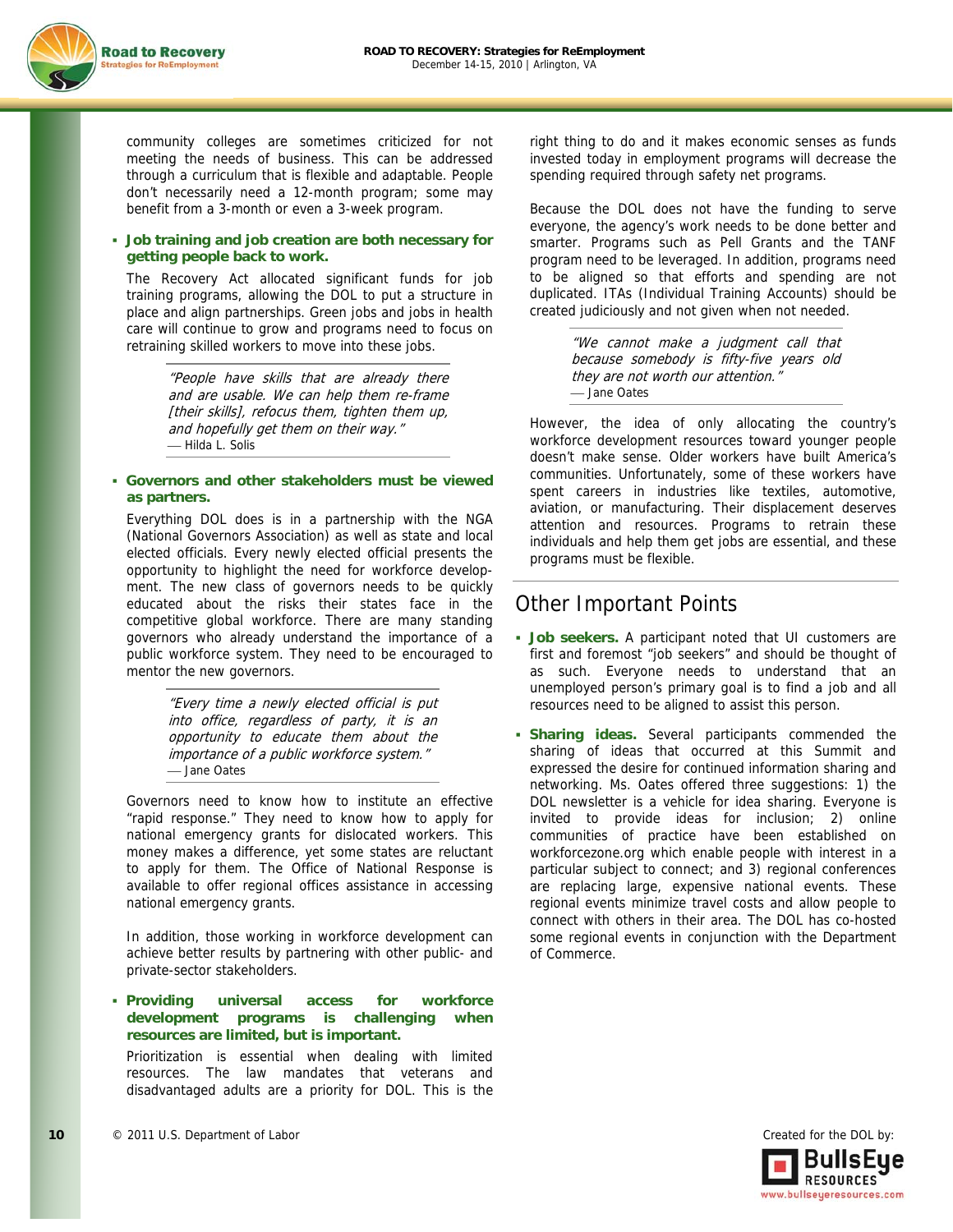

# Emphasis: Strategies for Integrating Service Delivery Across Workforce Programs

## **Overview**

Integrating UI and workforce systems and leveraging resources are essential for finding solutions to structural unemployment in the United States. In seeking integrated solutions, a national vision for a comprehensive workforce system has been established for connecting UI claimants to the job-seeking and job-training services they need.

Collaborative efforts are yielding positive results. The public workforce system and Registered Apprenticeship (RA) have partnered to develop an apprenticeship model that increases training and employment options for dislocated workers. Local workforce systems are also building relationships with community colleges in an effort to meet both U.S. education and employment goals.

Regional collaboration is critical when a large-scale layoff occurs. Rapid Response is designed to respond to such layoffs in an integrated way; understanding that there is flexibility in how the funding can be used is important.

## Context

In several sessions emphasizing integrated service delivery, presenters highlighted the ways that the public workforce system is developing solutions to long-term unemployment.

## Key Takeaways

 **An integrated UI/Workforce System is the optimal way to bridge the gap in UI-workforce connectivity.** 

The national vision for UI-workforce connectivity reflects a single, comprehensive workforce system, with UI as one of the critical elements. The shift to remote claims-taking has resulted in a disconnect of the UI claimant from the workforce system and the services it offers. An "Emerging National Vision" has been articulated that reconnects UI claimants to the workforce system so they receive the jobseeking and job-training services they need to successfully find employment. The workforce system is called to innovate around these four concepts:

- A common front door. A single point of entry for the workforce system with integrated workforce customer registration.
- Real-time triage. Integrated information and data to support decision making at every point in the service delivery cycle.
- Skills transferability. Focus on helping UI claimants who have been in the labor force develop skills that are valuable and transferable.

- Social media. Use social media for outreach and as a new mechanism for service delivery.

Bridging the gap in UI-workforce connectivity also requires:

- Focused policy at the state level. Identify key areas of policy to focus on areas such as economic development, entrepreneurship, and job growth initiatives.
- Better industry connections. Find ways to build relationships with and incent employers. Encourage onthe-job training programs.
- Partnerships that leverage resources. Leverage the resources of different funding streams. Leverage the ideas, technology, and resources of the UI, Employment Service, and local Workforce Investment boards.
- Early outreach. Perform assessments and share information.
- Skills training. Understand the connection between skills and literacy. Workforce readiness, certification, and pathways to credit-bearing credentials and apprenticeships are necessary.
- Support activities. Encourage job clubs, self-help groups, and staying connected through social media. Provide stipends for transportation and child care.
- Educating claimants. Ensure claimants are aware of the services available in a One Stop.
- *Integrated services*. Create an integrated workforce system that is holistic, seamless, and transparent to the customer.
- $-DOL$  as partner. Understand that the DOL is a key partner in helping states reemploy UI claimants in an integrated workforce system.

#### **Registered Apprenticeship is an important tool in workforce development.**

Registered Apprenticeship (RA) creates pipelines of skilled workers, helps unemployed workers begin a new career path, and provides incentives to attract and retain more highly qualified employees.

The public workforce system and RA are working together to use an apprenticeship model to increase training and employment options for dislocated workers. An effective approach to integrating RA into a workforce strategy requires:

- Collaboration. Both the Workforce Investment Act (WIA) and the Training and Employment Guidance Letter (TEGL 02-07) require the WIA and RA systems to collaborate. Local WIA plans and strategies should include creating optimal collaboration with RA.

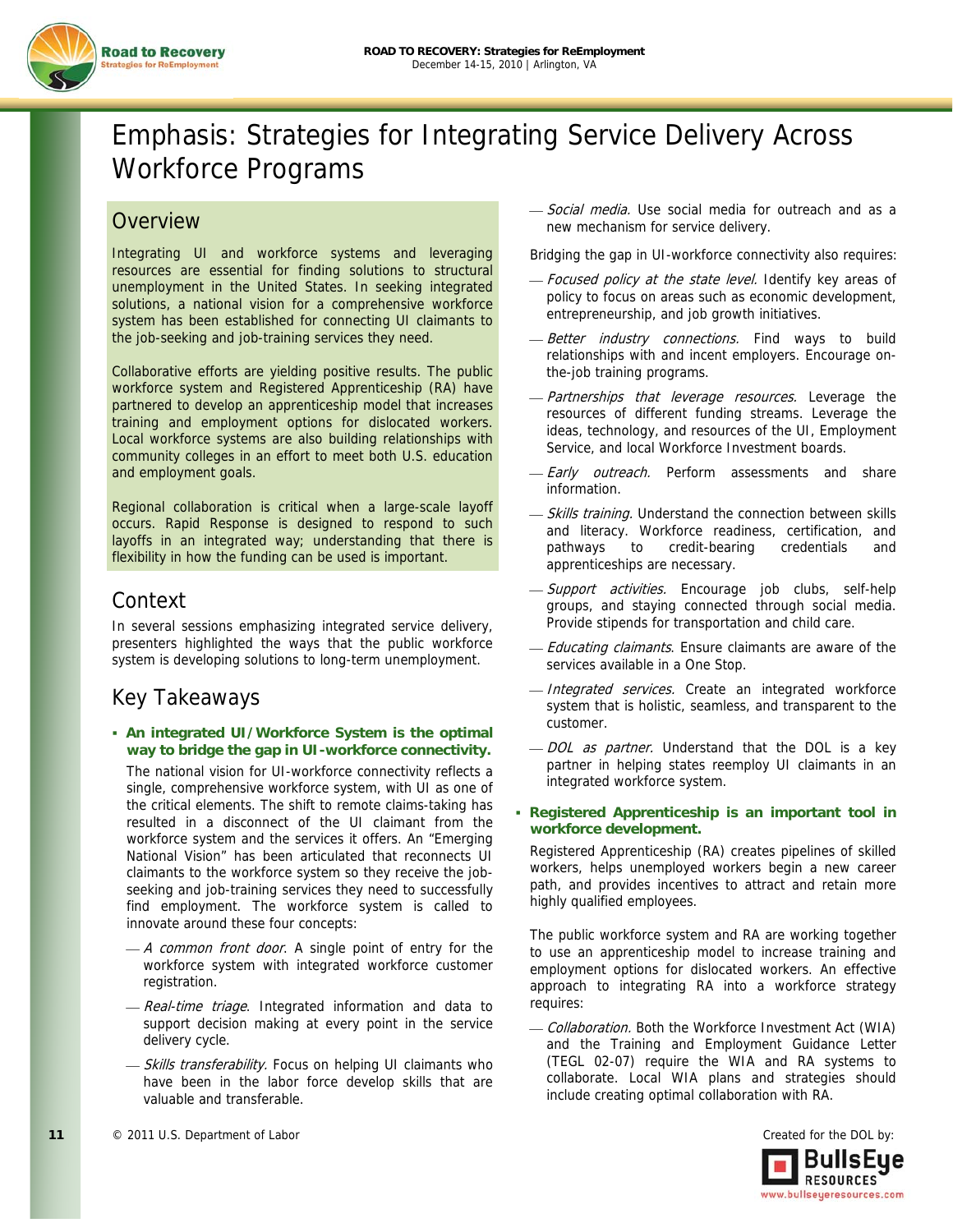

- Inclusion. Local WIBs have the responsibility to create an environment that supports inclusion of RA in the One Stop delivery system.
- *Support.* Support for RA at the local level should include business services, referrals, applicant preparation, and leveraged WIA funds support when applicable.
- *Training*. Inclusion of RA as a training option for eligible WIA participants should be simple for RA sponsors and their applicants.
- **Strong relationships between community colleges and the workforce system are essential for meeting education and employment goals.**

Community colleges play an important role in meeting U.S. education and employment goals. Collaborative efforts between local WIBs and community colleges are yielding positive results. Presentations highlighted successes in Baltimore and Connecticut:

#### **Baltimore**

In Baltimore County, the new position of healthcare consultant was created to strengthen the relationship between The Community College of Baltimore County (CCBC) and the Baltimore County Office of Workforce Development (BCOWD). The healthcare career consultant is co-located at the CCBC campus and the BCOWD One Stop office and has the following roles:

- Role at CCBC: The consultant counsels students, makes referrals to BCOWD, manages the database, follows up with students, and provides employment services to students.
- Role at BCOWD: Supervised by the center manager, the consultant participates in Center activities, works with career consultants, provides core and intensive services, and is involved in business service activities.

CCBC and BCOWD work together by serving on BCOWD's Health Care Committee, partnering on new proposals, supporting initiatives sponsored by each institution, and serving as individual resources for each other.

#### **Connecticut**

In Connecticut, the partnership between the workforce investment system and the Connecticut Community College have been successful because:

- Well-defined roles. The commitment and roles of the partners were agreed upon up front.
- Innovation and efficiency. Increased innovation, greater efficiency, and combined resources led to more effective results.
- Support and sustainability. Enhanced support came from diverse groups statewide and greater opportunities for sustainability resulted.
- Successful models. Successful models have been developed, refined, and replicated in subsequent projects.
- Career advisors as best practice. Co-funded by WIBs and community colleges, advisors do outreach, recruitment, assessment testing, and advising for targeted industries. They work with dislocated workers, incumbent workers, employers, high school students, and college students. Advisors also develop education and career success plans.
- **There is flexibility in how Rapid Response funding can be used.**

Rapid Response funding is underutilized in many areas of the country because it is viewed as a one-time orientation to Unemployment Insurance and the One Stop Career Center system. In reality, Rapid Response allows for the flexibility to provide more comprehensive solutions in times of economic transition.

Intelligence gathering, early layoff warning mechanisms, and layoff-aversion strategies are some of the areas with the biggest gaps between what is allowed and what gets done. Developing a strategic approach to layoff aversion establishes a Rapid Response team as a critical player in managing economic transition. Strategic partnerships allow Rapid Response to provide solutions based on the needs of stakeholders.

Rapid Response must be flexible, adaptive, proactive, innovative, and able to identify, track and measure elements of performance. Performance elements should convey what has been done and demonstrate the value of Rapid Response to all stakeholders.

 **Regional collaboration is critical when large-scale layoffs occur.** 

When the New United Motor Manufacturing Inc. (NUMMI) partnership ended, Toyota decided to close their plant in Fremont, California. It is estimated that 50,000 jobs were lost due to the plant closure's impact on suppliers and other service-related businesses. A Regional Community Response Taskforce was set up to deal with the layoffs. The lessons learned include:

- Start well in advance of closure. Bring your stakeholders together before a plant closes or an employer conducts a layoff.
- Involve key federal and state decision makers. Make sure that you have key decision makers at the table.
- Nurture relations among relevant stakeholders. Bring WIBs, state and local staff, federal staff, and regional municipalities together with training providers
- Recognize the impact. Never underestimate the impact that a massive closure will have on the regional economic structure, from housing to education and healthcare.

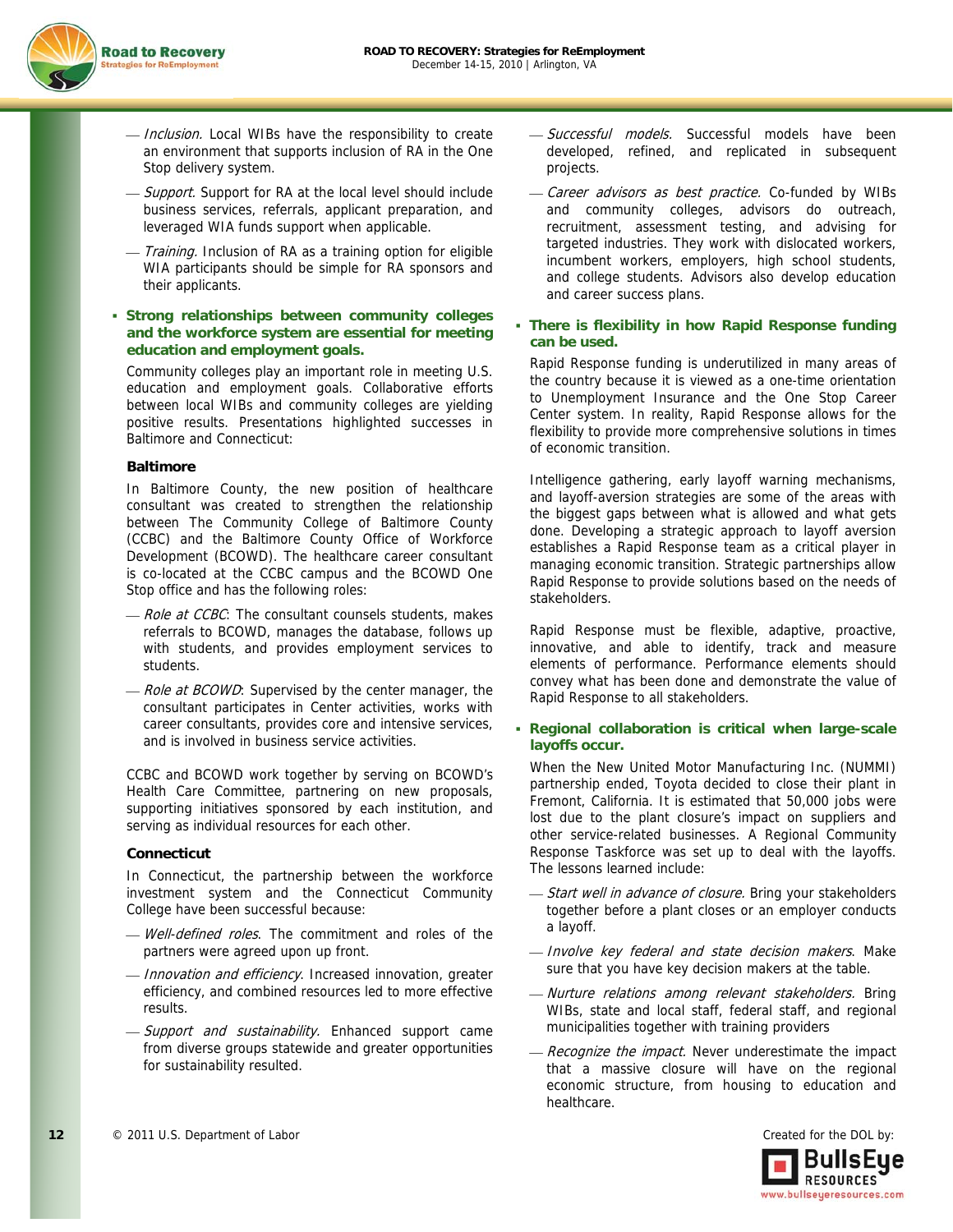

# Emphasis: Services, Strategies, and Activities That Have the Strongest Impact on Reemployment

## **Overview**

Today's extreme, structural unemployment problems were never imagined by policymakers when the current workforce development system was created. Instead of an unemployment system, what the nation needs a reemployment system that moves the unemployed back into the workforce more quickly.

Driven by this urgent priority, many states have launched reemployment initiatives characterized by innovative and diverse approaches.

The focus of these reemployment strategies runs the gamut from retraining the unemployed via innovative public/private partnerships, to helping entrepreneurs launch businesses, to providing Career Pathway programs via partnerships with employers and community colleges, to helping companies succeed so that they can create more jobs. Some strategies target special population segments, such as the young and undereducated or unemployment insurance claimants likely to exhaust their benefits.

## Context

Several sessions at the 2010 ReEmployment Summit emphasized services, strategies, best practices, and activities that have the strongest impact on reemployment. Some sessions also involved discussions of policy implications.

## Key Takeaways

#### **A tsunami of unemployment is threatening the infrastructure of services for the unemployed.**

Before the recent recession, the big concern for the U.S. labor market was looming shortages once the baby boomers began to retire. Providing training and other reemployment services wasn't an issue. It is now.

The numbers of unemployed in America—particularly the long-term unemployed—are higher today than they ever have been. The tsunami of unemployment is threatening the infrastructure of services for the unemployed. Moving the unemployed back to work is an urgent priority.

#### Research has found that:

⎯ The longer a person is unemployed, the worse the employment outcome. Unemployment claimants who return to work sooner tend to earn as much or more than they earned before they were unemployed, whereas those who exhaust their benefits earn much less once they are reemployed. One study from Oregon found that 70% of exhaustees earned less during their first year of reemployment than before their unemployment. Older exhaustees experienced a 40% decrease in wages. Those aged 24-59, however, regained their lost earning power in their second year back in the workforce. These outcomes held true in both recessions and boom times.

Reemployment training decreases the duration of unemployment. A study from Minnesota, conducted in the 1990s, showed that if a person received reemployment training it decreased the duration of unemployment by three weeks on average. Another study found that participants in employment programs targeting specific industry sectors secured higher-paying jobs than control groups (see Focus on Training box on page 16).

Our employment/training system was not designed for the volume of people requiring services or the nature of services they need to rejoin the workforce in an economy that is rapidly and painfully restructuring (driven by the advance of technology and other forces).

The system was designed for seasonal and cyclical unemployment, whereas now we have structural unemployment. With the entire economy restructuring, we need to restructure our employment and training system.

> "Our employment and training system is not designed for the challenges we are now facing." - Michael Thurmond, "Strategies for Serving the Longest Unemployed"

 **We need to shift from a system focused on unemployment to one that emphasizes reemployment.**

We need to be a system that emphasizes reemployment.

While many people view the country as having an unemployment system, it is important to focus the workforce investment system—including the unemployment insurance program—on reemployment. (A key takeaway from the session "Strategies for Serving the Longest Unemployed" was about the need for a "reemployment system.")

A system focused on reemployment helps those who are unemployed—no matter which part of the system they touch first, whether it is UI, rapid response, or a One Stop Career center. This system helps those who are unemployed understand the reemployment opportunities

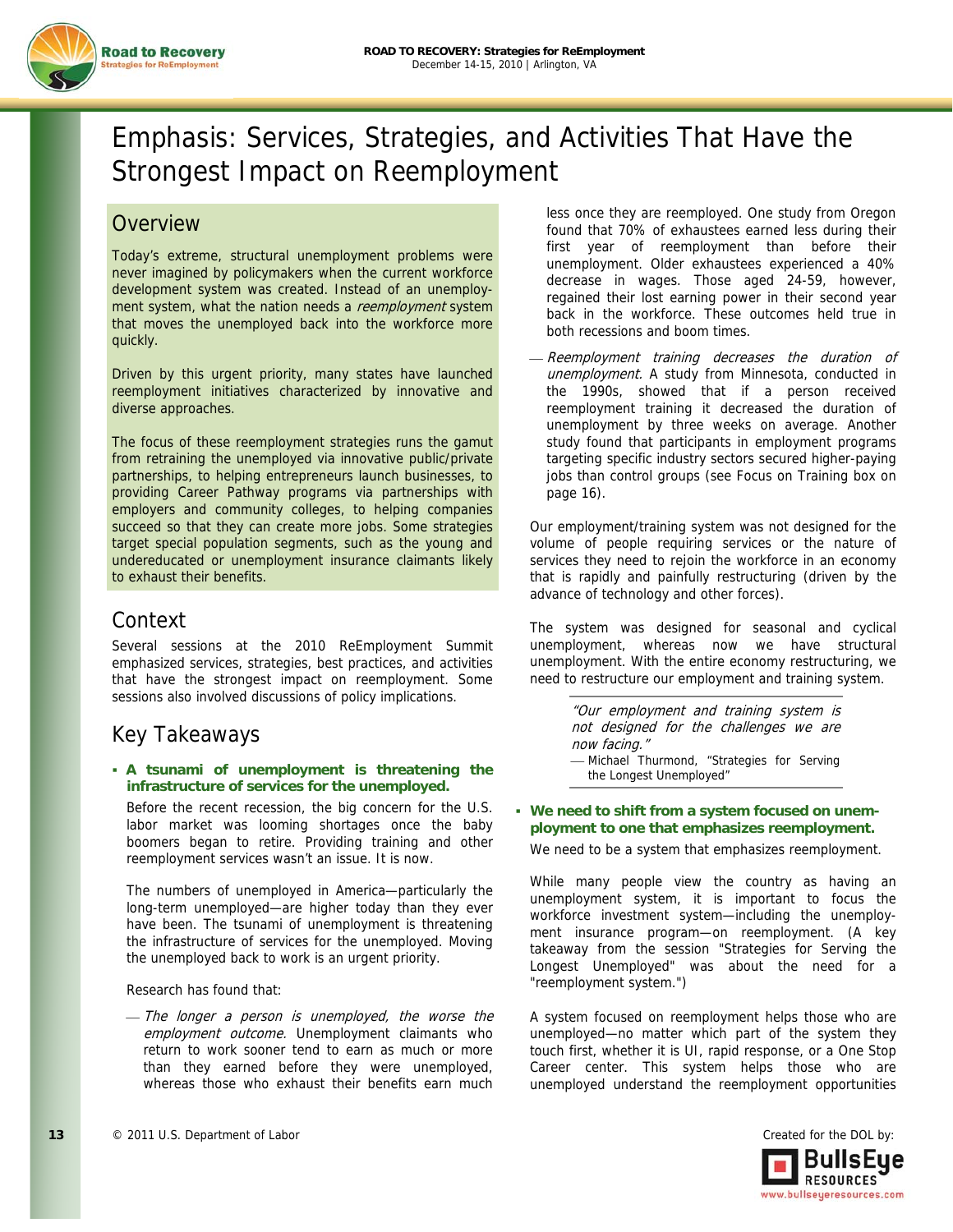

that exist, access the wide array of services available, and gain the necessary skills to become reemployed.

As is described in the following pages, many states have enhanced their workforce systems with creative programs focused on reemployment. A few examples include entrepreneurship programs in Minnesota and Alaska, a career pathway program in Oregon, workshops in Tennessee, and projects in Massachusetts that help young people connect to jobs and career plans.

To facilitate the shift to a greater focus on reemployment, it is important for those involved in reemployment service delivery to tell a compelling story about the benefits and returns on investment of reemployment programs.

> "Public investment in reemployment programs has a return; the story needs to be told better." - Session Participant, 'Strategies for Serving the Longest Unemployed"

#### **Creativity and diversity characterize states' reemployment strategies.**

Driven by the pressing need to move the unemployed back into jobs, many states have introduced creative reemployment initiatives. The focus of their efforts is diverse—encompassing retraining, facilitating entrepreneurship, strengthening ties with employers, serving particularly vulnerable groups, preserving precious state resources, and more.

Below are highlights of various state-level reemployment strategies shared at the Summit, culled from different Road to Recovery sessions:

#### **Promoting Entrepreneurship**

- ⎯ Minnesota's Project GATE helps people become entrepreneurs. Program participants receive classroom training and consultations with small business development centers. Of 98 people who have participated, 57 have gone on to start businesses and 30 have operated their businesses for more than one year. The state's workforce development laws are being rewritten to encourage development of entrepreneurs.
- Alaska's ROPE—Rural Outreach Project for Entrepreneurs. ROPE utilizes Rapid Response funding to implement strategies that link with economic development. Businesses are provided with technical assistance, resources, and business counseling services to foster their growth and sustainability. The program results in more private-sector jobs and reduced business closures. Keys to success include providing targeted resources that meet individual companies' specific needs and working with partners to expand local business opportunities. The focus needs to be on

collaboration, not duplication. (For more information, go to www.alaskarope.org.)

#### **Stimulating Job Creation**

⎯ Minnesota's "business service specialists" call employers with the intent of exploring opportunities to create jobs. They have made over 4,500 calls to employers with more than 20 employees, and their efforts have resulted in 582 new jobs. The state also plans to merge unemployment services and economic development efforts.

#### **Providing Career Pathway Programs**

- ⎯ Oregon provides a Career Pathway reemployment program. Pathways are modularized "chunks" of community college degree programs that are "laddered" together. This laddering allows the student/worker to take small portions of the degree program at a time, entering the workplace sooner with specific skills that employers have identified. Wrap-around counseling and support services assist retention and promote success of career pathway students. Combining different funding streams helps to gain partners' buy-in.
- Wisconsin offers Career Pathway "bridges." Two types of bridges—Adult Basic Education and English Language Learning—expand the accessibility of Career Pathways to dislocated workers who need additional basic academic preparation before entering technical colleges' Pathway programs. Early results of these bridge programs have been encouraging in terms of completion rates, transition to higher-level occupational training, job placement, and earnings improvement. (For more information, see: www.shifting-gears.org and www.risepartnership.org.)

"Career Pathways are a powerful tool for assisting laid-off workers to re-enter the workplace."

- Camille Preus, Commissioner, Oregon Department of Community Colleges and Workforce Development

#### **Targeting Specific Groups**

- Veterans. Several tips were shared about strategies to reemploy veterans. Among them: it is important for veteran staff to maintain full integration with the One Stop career center (to offer veterans access to an array of services and programs) and with Business Services to explain the benefits of hiring veterans. It is also important for veteran staff to market their services in the community by communicating directly with veterans through military installations, military affairs committees, veterans' services organizations, veterans' job fairs, and other relevant organizations.
- ⎯ Tennessee's Reemployment Eligibility Assessment (REA) program identifies specific categories of UI claimants and targets them for additional reemployment services

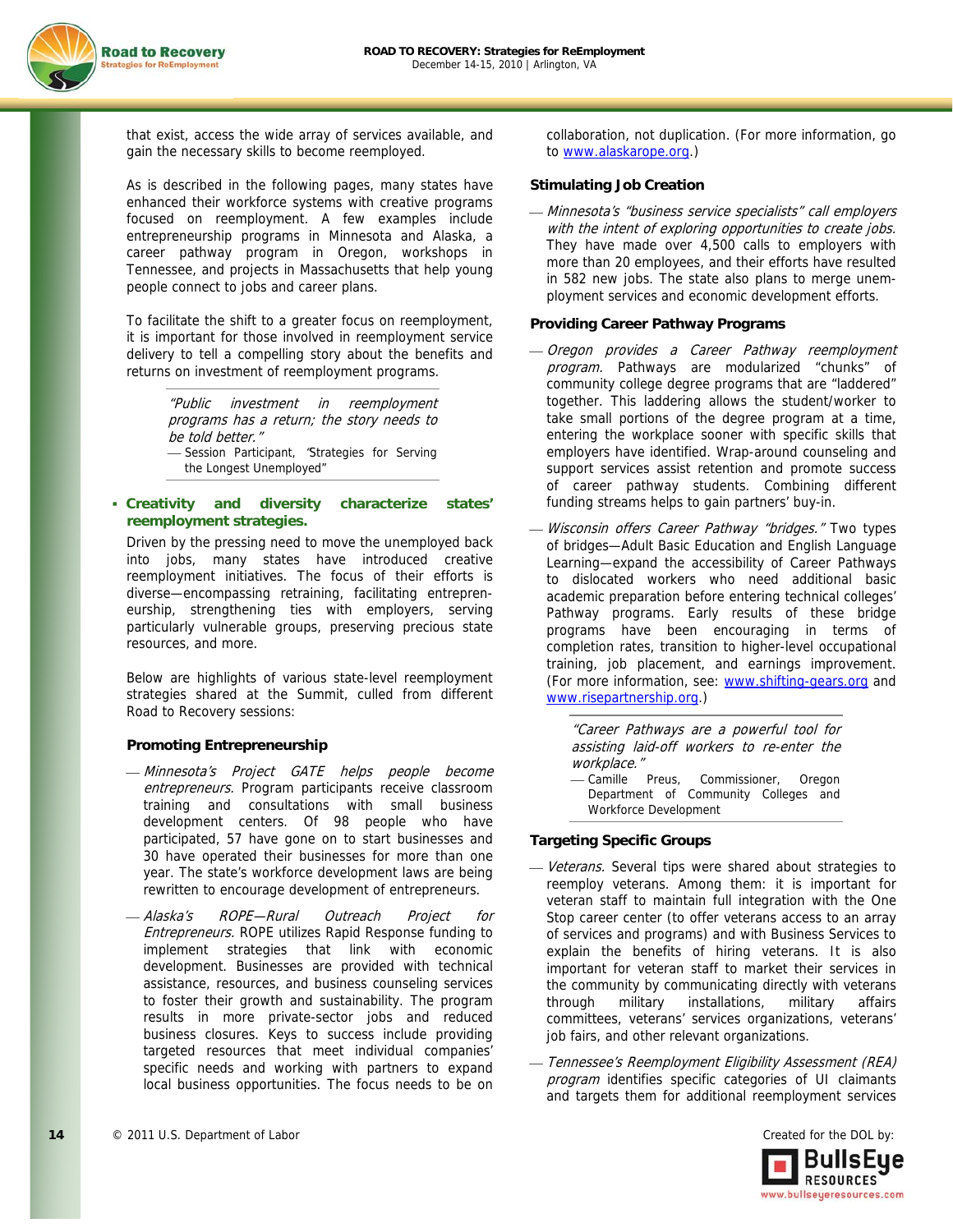



(e.g., workshops on résumé writing, interviewing). Outreach efforts raise employers' awareness of the program, which has proven critical to its success. By helping 4,360 people deemed most likely to exhaust UI benefits to find employment, the REA program has reduced UI overpayments and saved Tennessee's UI trust fund large sums—\$954,840 per week of saved benefits. For more information, see: http://www.tn.gov/labor-wfd/JobServiceWorkshops.html

- Maine provides UI claimants who have been on unemployment for about 85-90 weeks an additional set of services to reconnect them with the One Stop system.
- Projects in Georgia and Massachusetts helped young adults connect to jobs and plan careers. In Georgia, 68 young adult dislocated workers who lacked a high school diploma or GED received special services, including job search workshops, career exploration and assessment, résumé development, and one-on-one career counseling. They were encouraged to enroll in Job Corps, Youth Build, or the project-funded GED preparation course. Partners were key to the project's success, assisting participants with transportation and GED testing.

A similar program in Lowell, Massachusetts assisted 54 young adult UI claimants in planning their next career moves. Lessons from these initiatives included: 1) offering career center services to young adults in a comfortable environment with similar-aged customers results in more enthusiastic participation and improved results; and 2) providing case management, mentoring, and peer interaction has a positive impact on both the decisions young adults make and their approaches to decision making.

For more state-level reemployment strategies—those that focus on leveraging labor market data—see the summary emphasizing "Developing and Leveraging Quality Workforce Information."

 **Workforce development best practices include partnering with economic development, employers, and education.** 

The "Anguish of Unemployment" session participants offered tips for providers of workforce development services:

- Link workforce development with economic development and employer needs.
- ⎯ Build stronger connections with other organizations that serve the unemployed.
- Expand on-the-job training and apprentice programs.
- Enhance labor market intelligence to help job seekers.
- Set and enforce standards for program quality.

Advice from the session on "Strategies for Success in Long-Term Training" included:

- ⎯ Workforce pipeline development is critical given the shortages of skilled professionals predicted as baby boomers retire over the next decade.
- ⎯ Align economic development, workforce development, and education systems.
- Increase your community's academic achievement level. Be prepared with a trained workforce for any employers arriving or expanding in your area.
- Connect with local community colleges for costeffective/high-value diploma or degree programs. They are an important and strategic partner.
- Many community colleges offer free credits to dislocated workers. Leverage each other's resources to benefit the customer, not the system.

"The associate's degree is the new high school degree."

- Session Participant, "Strategies for Success in Long-Term Training"

### Focus on Training

A study by Public/Private Ventures found that enrollees in employment programs that are focused on specific industry sectors fare better in the job market than their peers.

Three mature nonprofit-led programs participated in the study. All took different approaches to meet the needs of the job seekers, employers, and funders they work with, and all saw positive effects on earnings. Program participants earned 18% more than the control group over the two-year study period and 29% more in the second year alone.

Researchers identified five common elements as key to success:

- 1. Strong and adaptable organizational capacity.
- 2. Strong links with employers and an understanding of target occupations.
- 3. Training focused on a specific occupation or sector.
- 4. Processes that match applicant, program, and target occupation well.
- 5. Individualized services to support training completion and success on the job.

(For more information, see Tuning In to Local Labor Markets: Findings from the Sectoral Employment Impact Study at: http://www.ppv.org/ppv/publication.asp?section\_id=26&sear ch\_id=&publication\_id=325.)

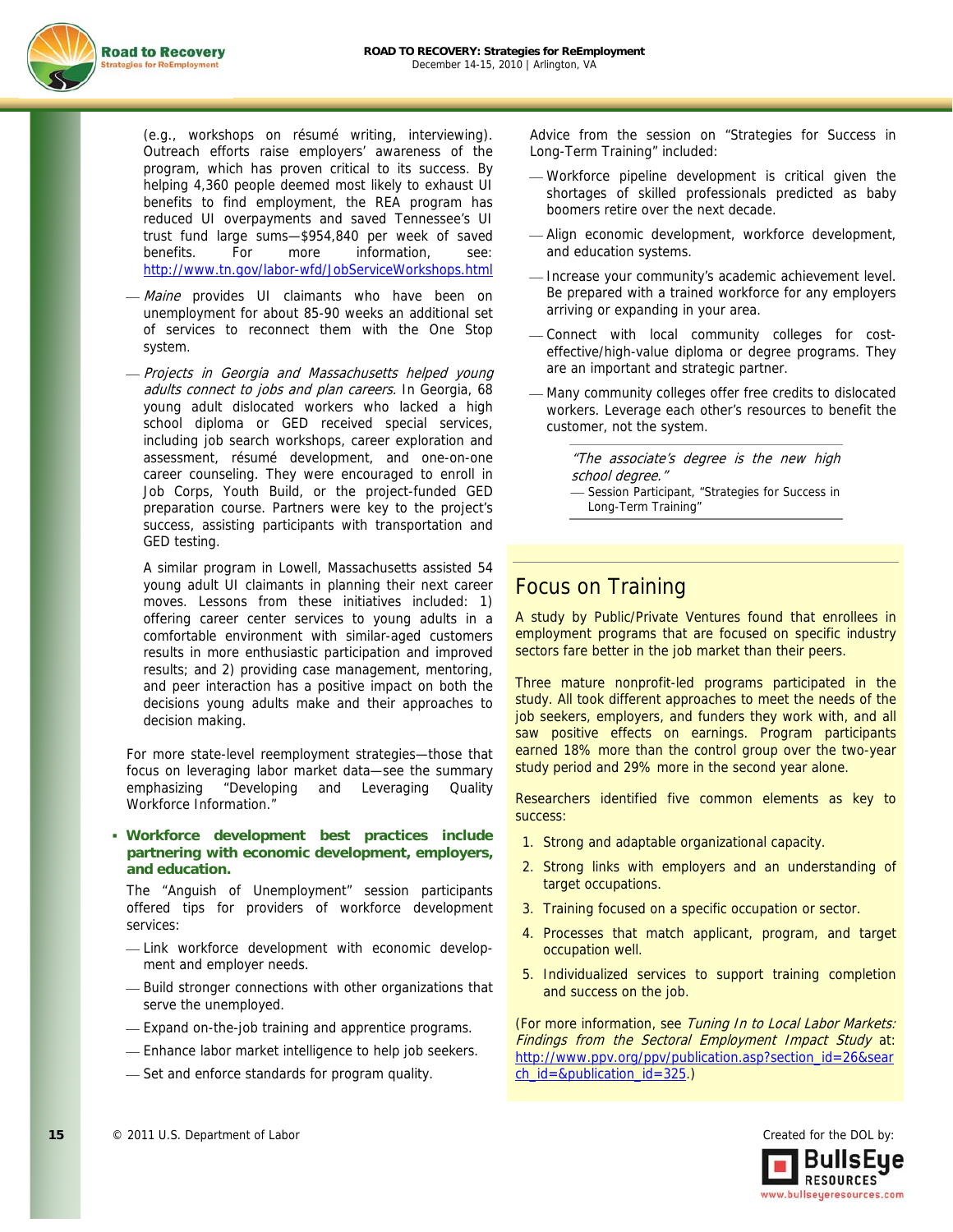

# Emphasis: Meeting the Needs of Employers

## **Overview**

Understanding the needs of employers is critical to the reemployment success of job seekers. In order to effectively position workforce services with employers and gain their buy-in, it is necessary to speak their language, adopting private-sector principles of strategic communication and customer service.

An integrated services approach is an effective way to attract and retain businesses as partners in workforce development. Strategic partnerships between Workforce Investment Boards (WIBs) and employers can help solve workforce problems and create relationship-building opportunities that can be critical when times are tough.

A key component of any reemployment effort, the Rapid Reemployment Initiative (RRI) is a national initiative that includes an employer outplacement exchange, career event database, automated job search agents, and other valuable tools to assist in the rapid reemployment of displaced employees.

## Context

In sessions that emphasized meeting the needs of employers, presenters offered insights on ways that WIBs can better engage and service employers.

## Key Takeaways

 **Understanding the needs of employers is essential to reemployment efforts.** 

WIBs need to distinguish themselves as a value-added partner of an employer, able to help an employer solve its workforce problems, rather than be just one more organization that wants something from them. An effective partner understands the employer's needs and has an efficient system in place that offers real workforce solutions.

#### **A responsive, integrated system is an important component of a business service strategy.**

Attracting and retaining businesses as partners in workforce development requires having a local and regional strategy for offering services. States, WIBs, One Stops, and community colleges can establish a continuity of services across the business cycle by effectively leveraging a fully integrated service package. Selling these integrated services require speaking to businesses in a language they understand and effectively communicating potential benefits.

#### **Strategic relationships between WIBs and business offer many benefits.**

Developing partnerships with business offers the opportunity to educate companies about the benefits of the workforce system. Businesses will engage if they understand the value proposition. A successful partnership, such as the Northern Silicon Valley Partnership which created a "technology hub" that could market its collective assets and attract business investment, leads to job creation. In addition, partnerships give WIBs a deeper understanding of those industries and subsectors, a valuable resource for the business community.

#### **Workforce development professionals must have a communication strategy that engages employers.**

Workforce organizations compete for market position against a crowded market of other non-profits and causes. Building market position requires awareness, understanding what you do, defining the value proposition, and engaging with the customer.

Messaging is critical, yet very little time in workforce development is spent on strategic communication. Messaging requires identifying a pain point, communicating a call to action, and defining the value proposition. Having a communication strategy requires a shift in how an organization communicates to employer prospects and current customers, whether through websites or social media, one-on-one verbal interactions, or written outreach materials.

A communication platform with a story-telling system that highlights human success stories is a valuable tool. The National Workforce Campaign is a website of success stories that demonstrates the value proposition of workforce development at

www.WorkforceInvestmentWorks.com.

#### **A strong customer service orientation that focuses on problem solving should be the goal when serving employers.**

Workforce development offices should create a cohesive employer services team that is customer-focused and able to offer solutions to employer workforce problems. A benefit of helping employers solve workforce problems is the relationship-building opportunities created that can be critical when times are tough. This is reflected in two examples from the Gulf Coast.

Aerospace industry. The NASA Johnson Space Center had a shortage of engineers. The local WIB formed a steering committee and offered to help solve the problem. Although NASA turned down the offer of help, a year later they alerted the WIB that they were laying off 7,000 employees and needed help with a transition

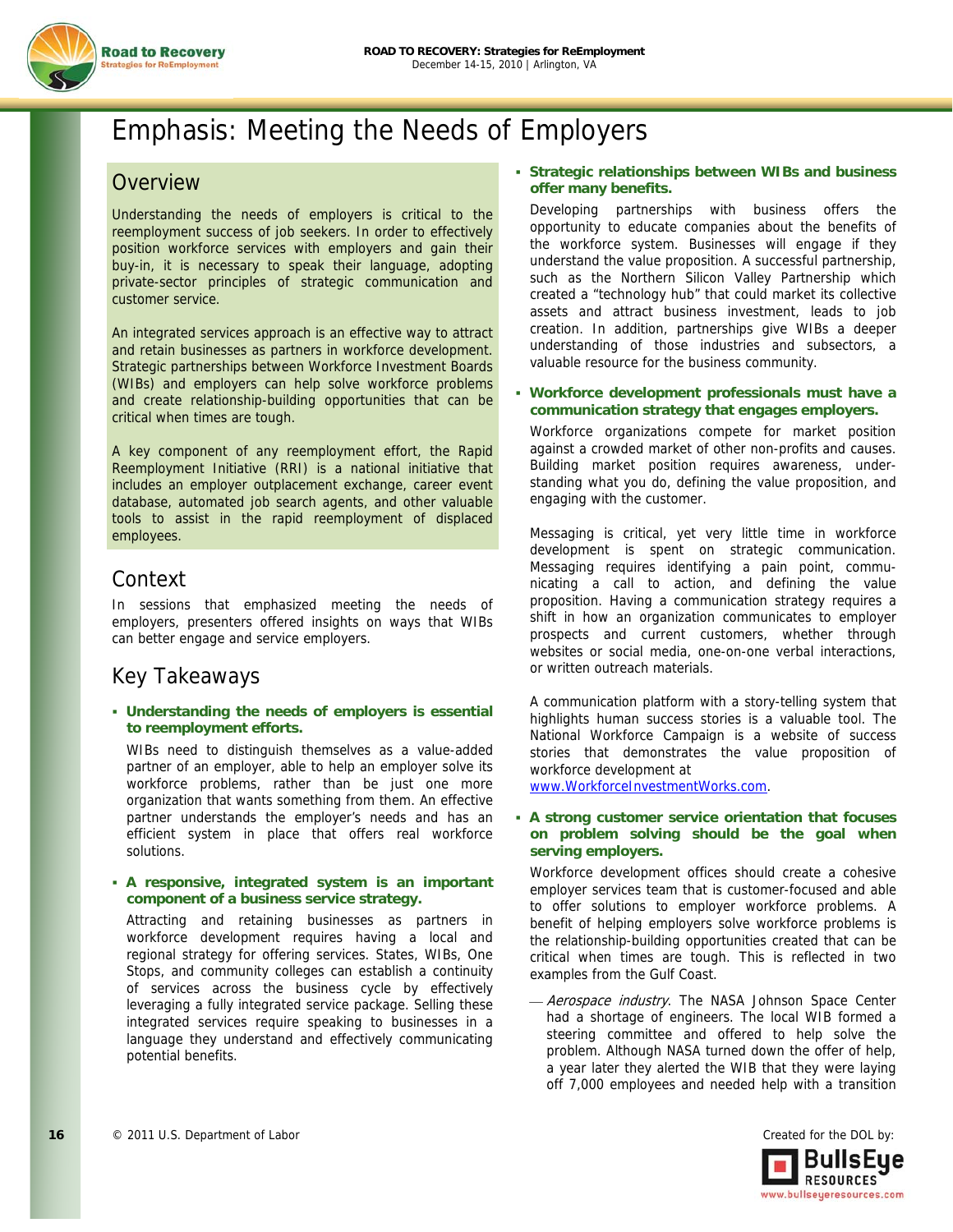

plan. When a relationship is built with a business customer in good times, they will let you know when bad times are coming.

Healthcare industry. The local WIB developed a unique relationship with the University of Texas Medical Branch at Galveston, doing all the screening and referrals for anyone that wanted a job with UTMB. When Hurricane Katrina hit, the hospital was ruined and 10,000 of 16,000 people had to be let go. The WIB set up a transition center to help displaced employees. When the decision was made to rebuild, the WIB was involved in rehiring 8,000 employees. The best way to do "rapid response" is to have a relationship with the employers in your region.

#### **The National Labor Exchange's (NLX) Rapid Reemployment Initiative is a key component of any reemployment initiative.**

The Rapid Reemployment Initiative (RRI) is a national initiative that includes an employer outplacement exchange, career event database, automated job search agents, and other valuable tools to assist in the rapid reemployment of displaced employees. Together they connect downsizing employees with hiring employers, inform employers and job seekers about career events around the nation, and connect displaced employees to employers who are currently hiring.

The NLX is an online network connecting thousands of businesses and state workforce agencies by collecting currently available and unduplicated job opportunities from verified employers' corporate websites. These jobs are then delivered into state workforce agency sites to reach a maximum number of jobseekers.

## Other Important Points

**Additional information.** The presentation on **Effective** Employer Outreach Strategies can be downloaded at http://bit.ly/fXMB9p.

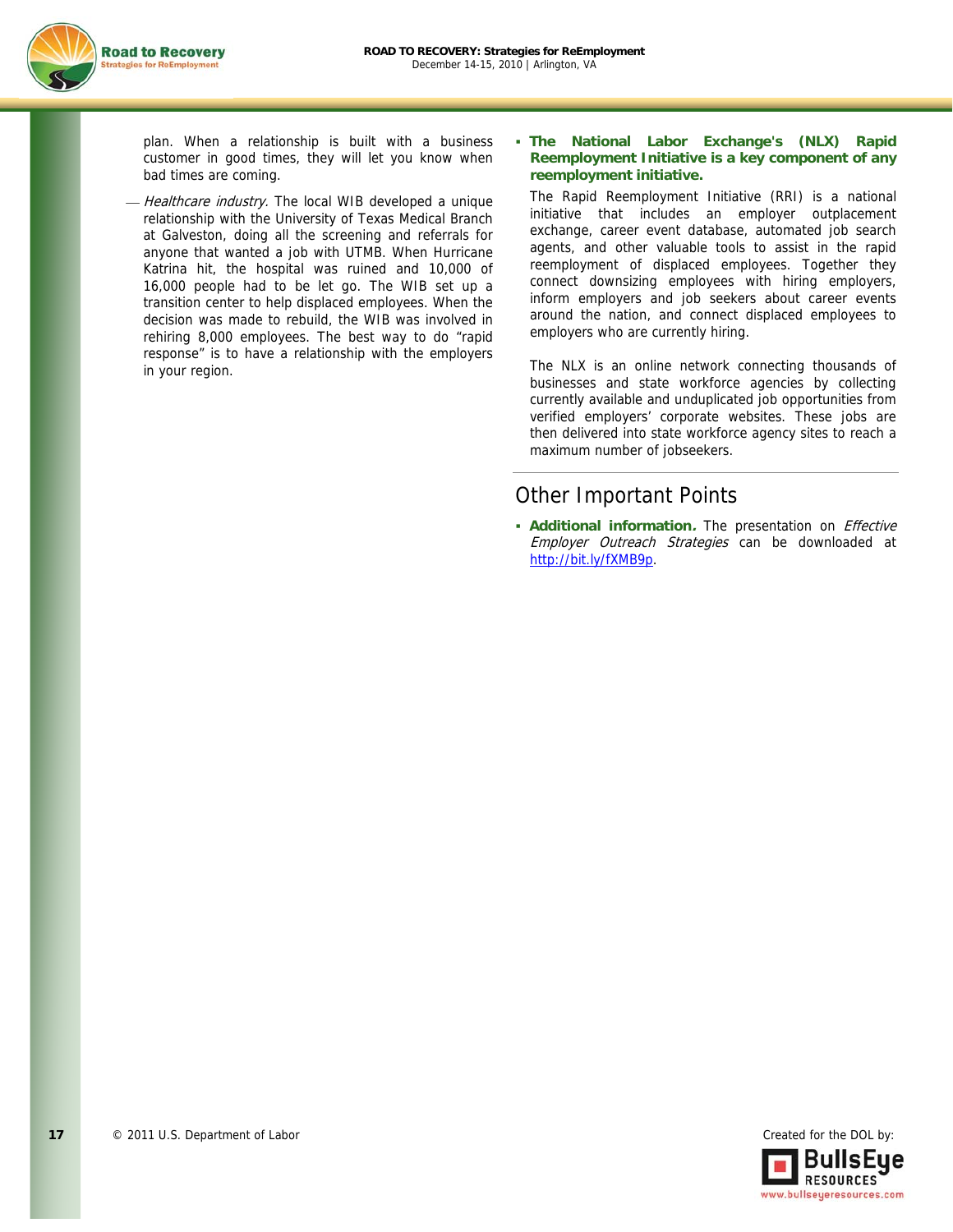

# Emphasis: Developing and Leveraging Quality Workforce Information

## **Overview**

The economic crisis of the past two years has brought new urgency to the efforts of those working at state and local levels to attract employers, spur job creation, and deliver the services dislocated workers need to become reemployed as soon as possible. Creative, new approaches to accomplishing these related missions are flourishing—and data is playing a central role.

Increasingly, regional employment services providers and economic development professionals are expanding their visions of what they can accomplish given the right labor market and other data. They are taking innovative approaches to collecting and organizing the data they need often with interagency collaborations—and they are creating new tools with the new forms of data.

Innovators are using data tools in conjunction with one another to reach new levels of insight about current labor market demand and supply forces. Those insights are being leveraged to better execute employment revitalization missions: to train smarter and more efficiently, to attract new employers, and to better equip dislocated workers with the information and skills they need to get on with their lives.

## Context

Several sessions at the 2010 ReEmployment Summit discussed innovative uses of labor market intelligence to better execute employment revitalization missions.

## Key Takeaways

 **The urgency of many states' employment situations has led to new and more effective uses of labor market data.** 

Increasingly, regional employment services providers and economic development professionals are using new types of labor market data in new ways to more effectively pursue their missions.

Some data-based tools used by presenters at the conference include:

- STA: Skills Transferability Analysis. These reports help dislocated workers find new occupations requiring their skills.
- ⎯ TORQ: Transferrable Occupation Relationship Quotient. TORQ is an analytical tool with many uses. It links occupations and ranks the relatedness of the skills they

require, making it easy to see the degree of skills transferability between occupations.

- VOS: Virtual One Stop. VOS is a real-time job system that connects job seekers and job openings.
- O\*NET: Occupational Information Network. The O\*NET database provides standardized descriptions of factors critical in the performance of occupations. This is the database that makes skills transferability software tools possible.
- Iowa's Skillshed Analysis. Using data from three sources—the Mid Iowa Growth Laborshed Survey, the Regional Workforce Needs Assessment (Job Vacancy) Survey, and O\*NET—Iowa's proprietary Skillshed Analysis reveals gaps between the skills and knowledge in a region's available labor pool and the skills and knowledge required for the region's available jobs. Mismatches highlight areas of need and opportunity. The data can be used in multiple ways to increase employment. Examples include: to better align training resources with demand; to point job seekers and counselors to pockets of employment opportunity; to help economic developers attract those employers whose talent needs match the region's available skills; to find new ways to leverage an area's existing skills to meet future demand; and to avert layoffs by showing employers how they can "repurpose" workers with particular skills when products or projects are discontinued. This spreadsheet-based tool will be available online for other states' use in the future. Meanwhile, for more information, download this guide: http://www.workandeconomy.org/images/Multistate\_Ski llshed\_Report\_Final\_2010.pdf
- HWOL: Help Wanted OnLine. A joint project of the Florida Agency for Workforce Innovation and the Conference Board, HWOL provides real-time data about jobs in demand based on spidered Internet jobs listings (that have been de-duplicated). The huge benefit of this data is its currency. Real-time data is fundamental to the immediate missions of revitalizing employment, getting displaced workers retrained and reemployed, and best allocating training and other resources. Labor market intelligence (LMIs) that project demand 8-10 years are of comparatively little help for these urgent purposes. Employment service providers are mandated by law to provide for jobs in demand; but One Stop career centers often don't know what jobs are most in demand, even among those advertised on their own systems. They need real-time job demand data to target their efforts most effectively.

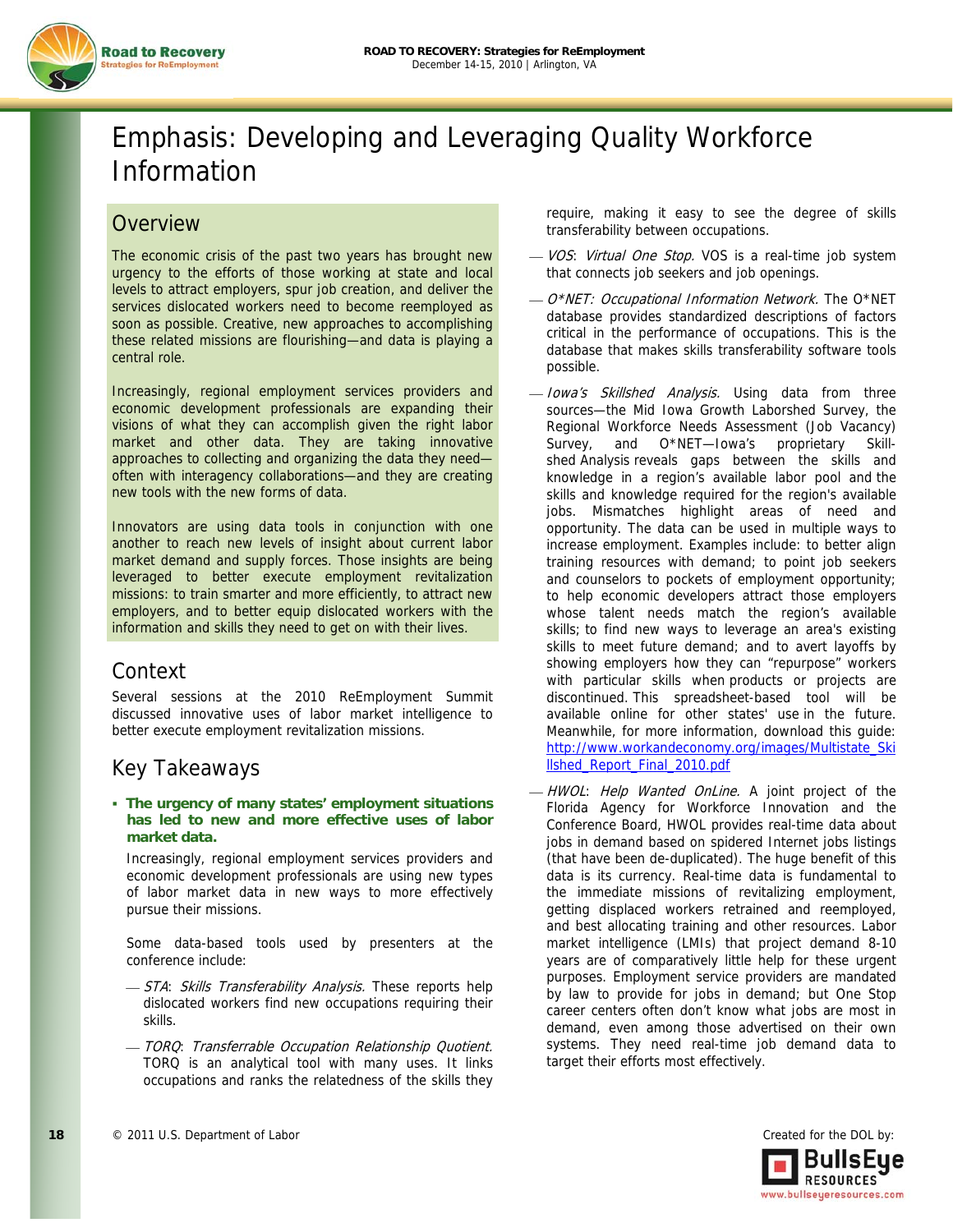

- mySkills myFuture. Information is available at http://mynextmove.dol.gov/. My Next Move is designed to help job seekers make decisions about their career and find a job they will enjoy.

"To pursue reemployment objectives, current, real-time jobs in demand should be used instead of long-term projections of jobs in demand." - Becky Rust

- North Dakota's STARs: Skills Transferability Analysis Reemployment. North Dakota has created this product with two purposes:
	- 1. To provide workers affected by large-scale layoffs with information they need to understand labor market and industry conditions statewide, as well as TORQ data, LMI data, information on their reemployment potential, and how to access employment services.
	- 2. To conduct a longitudinal study of affected workers before and after a layoff event (data reflects where/whether they found employment, whether they got training, how their wages changed). This research will provide an overview of how well state services have sustained dislocated workers and will be used to inform future efforts of staff and policymakers.

"The STARs project required a lot of interagency organization. . . . I was pleasantly surprised how much everyone wants the same type of data." — Marcia Slag

- Utah's Profiling Model. Utah has developed a Profiling Model used to target unemployment insurance claimants for reemployment services. The model has been used to: 1) provide profiled claimants with online eligibility review, orientations, and assessments (OARS Project); 2) integrate unemployment systems with employment services systems (RES Technology Upgrade Project); and 3) automate REA program administration.
- WPRS-The Worker Profiling and Reemployment Services system and related statistical modules. WPRS uses statistical tools to identify unemployment insurance recipients who are likely to exhaust benefits and refer them to reemployment services. The Upjohn Institute is involved in updating WPRS models and creating products from them, including a Systematic Job Search Module and a Service Referral Module. (For more information, see www.upjohn.org/targetingemp.html.)

 **Innovators in Florida are leveraging new types of data-based insights in new ways to more effectively revive employment.** 

Job creation is more effective when economic development and regional workforce boards work together to recruit businesses, believes Florida Agency for Workforce Innovation. Data helps immensely.

The first question that a business thinking of relocating asks is, "Do you have available labor?" Florida responds with three kinds of data: 1) occupations with related skills, per TORQ data; 2) numbers of people working in those occupations (potentially recruitable by the company); and 3) One Stop centers' registrants and training program enrollees. Together, these data form a composite picture of the available labor supply. It is a persuasive approach that has won numerous successes.

Florida is also using real-time labor supply data to create a detailed matrix of labor market supply and demand—the first of its kind. Data from the education and workforce pipelines will feed into an expanded picture of labor supply.

Some other innovative ways Florida uses its data toolbox include:

- ⎯ To determine proper allocation of training resources (TORQ and HWOL data in conjunction). A common pitfall is overtraining. But determining an overtraining situation is tricky. If 231 people are in training to be medical assistants, for example, and that is an occupation with 115 current openings per HWOL data, overtraining might be the assumption. But if TORQ data shows a high degree of skills transferability to occupations in greater demand, perhaps that is not the case.
- ⎯ To give unemployment insurance claimants more job leads. TORQ data on skills relatedness is put into the system to send claimants a broader range of job listings to pursue.
- To shape training programs. TORQ data on individuals' skills can highlight training gaps in on-the-job training programs, for example.
- For training placements. Systems in the past used just occupations data; now they take into account training relatedness to recommend people for training in new careers.

"You might think you are over- or undertraining without looking at training relatedness. That's key." - Becky Rust

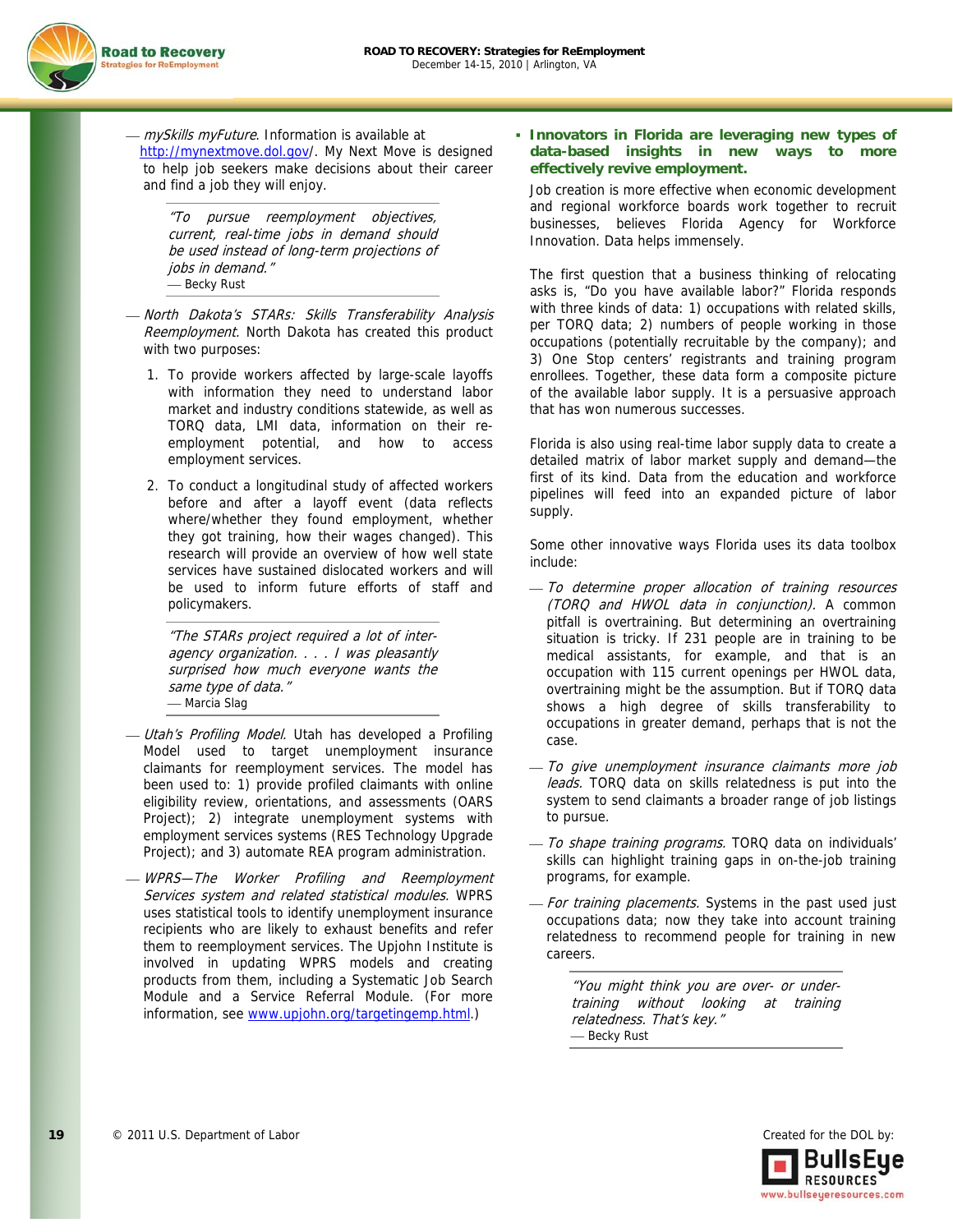

# Emphasis: Strengthening One Stop Capacity to Respond to Current and Future Service Demands

## **Overview**

Given the large numbers of people who are unemployed, One Stops are seeing high levels of demand for their services. Yet, resources to meet this need are on the decline.

To best meet the needs of dislocated workers, One Stops must leverage technology. This means implementing integrated intake and case-management systems, developing a web presence, and training customers to use social media tools for job searches. In addition, greater emphasis must be placed on innovative service delivery and training programs. New approaches are needed to reemploy professional workers, develop effective on-the-job training programs, and partner with industry. Examples of effective programs abound nationwide.

## Context

About 10 sessions at the 2010 ReEmployment Summit emphasized strengthening One Stop capabilities. Speakers discussed different ways that One Stops can increase their capacity and serve greater numbers of unemployed workers.

## Key Takeaways

#### **States moved quickly to implement the Workforce Investment Act and the workforce provisions of ARRA, but they also faced obstacles.**

A recent study by the National Association of State Workforce Agencies/Center for Employment Security Education and Research (NASWA/CESER) found that states moved quickly to implement the Workforce Investment Act and the Unemployment Insurance/Wagner-Peyser provisions of the American Recovery and Reinvestment Act.

They established Workforce Investment Act summer youth programs on short notice, increased the capacity of the workforce system to serve more customers, helped unemployment insurance claimants get back to work, and created more opportunities for Americans to acquire new skills through training.

However, states also reported major challenges. There were spending delays due to staffing issues and delays in obtaining legislative approval to spend funds. In addition, states faced difficult reporting requirements and time pressures. All states are concerned about the "funding cliff" that will occur when Recovery Act funds run out.

#### **Integrated intake systems increase One Stops' capacity through customer-centered policies and infrastructure.**

Integrated intake enables customers to provide their basic information once to be used by multiple programs, while supporting streamlined eligibility determination and provision of services. With integrated intake, people are able to enter the workforce system at multiple access points, such as by phone, in person, or through the Internet. No matter how customers enter the system, they are equally well-served and their privacy is maintained.

While varying degrees of integration exist, a completely integrated intake system has three characteristics:

- 1. Customer service. Customers provide information once in a seamless, customer-centered process.
- 2. Policy alignment. Policies are aligned to share and use captured information for multiple program applications and reporting requirements.
- 3. System infrastructure. One management information system handles multiple programs. Alternatively, data linkages between existing management information systems seamlessly share customer information.
- **Effective case management requires skilled case managers at the front line and robust systems at administrative levels.**

Case managers are required to assess, triage, and determine customer needs. This means preparing and coordinating comprehensive employment and training plans, as well as coordinating job placement. Good case managers use a variety of tools and techniques, such as templates for developing and updating individual employment plans, skills assessment tools, and career counseling. They must also have knowledge of local training options and financial assistance programs.

To support strong case management at the state and local administrative levels, it is helpful to have clear policy guidance related to case management practices. Through professional development and supervision, case managers should have access to additional training. In addition, each state or local area needs an integrated intake process that is supported by an integrated management information system, which should cross-populate to other programs.

#### **The DOL's Integrated Intake/Case Management Technical Assistance Initiative will provide valuable tools and education throughout 2011.**

The Department of Labor's Employment and Training Administration (ETA) has initiated the Integrated Intake/

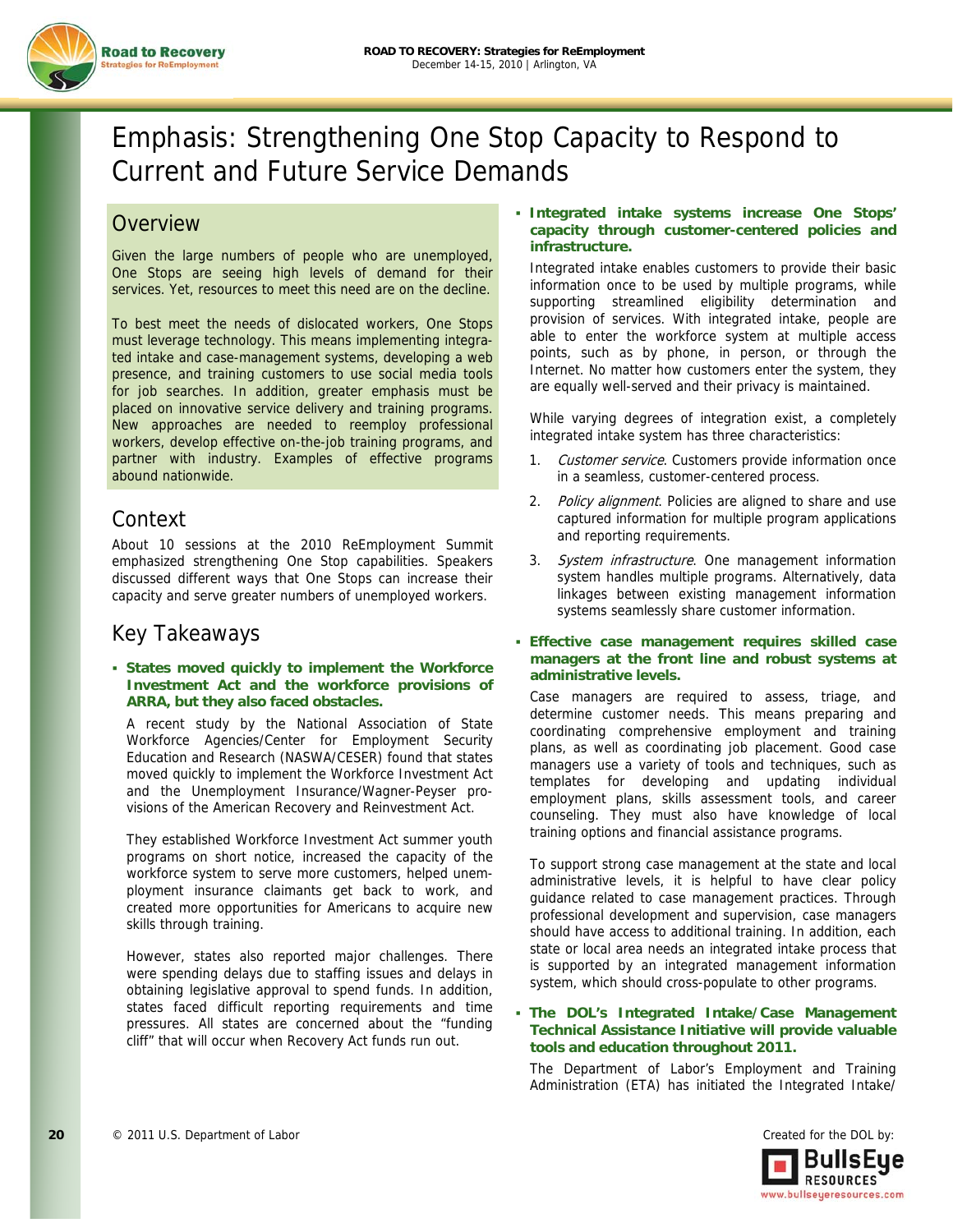

Case Management Technical Assistance Initiative. This project will provide the following deliverables in 2011:

- First quarter. The initiative will identify successful practices, processes, and management information system tools currently being used for integrated intake and case management. Increased functionality will also be added to a database of assessment tools.
- Second quarter. Practice briefs will be made available for integrated intake and effective case management. In addition, webinars, peer-to-peer learning exchanges, and workshops will be organized.
- Third quarter. A complete needs analysis on integrated intake and case management will be competed. Workshops on these topics will be presented at three regional forums.

Integrated Intake/Effective Case Management information can be accessed at the Workforce3 One website (https://www.workforce3one.org/view/2001034248897710 098/info).

#### **To provide the most value to today's recruiters and job seekers, One Stops must develop a web presence.**

In recent years, social media has become an important job search and recruitment tool. A 2010 Jobvite survey of 600 firms showed that hiring companies are spending more on social recruiting and less on job boards, third-party recruiters, and search firms. Job seekers have also become more computer savvy.

In response, One Stops must replace traditional job fairs with virtual forums for employment. Virtual job fairs should provide the maximum capability for businesses, be easy to use for job seekers, and offer lots of administrative functionality so workforce investment boards (WIBs) can demonstrate their value over time.

#### **Combining social media tools and live networking creates a "killer app" for job seekers.**

By combining social media tools like LinkedIn and live networking, One Stops can unlock a "killer app" for job seekers. Through social networking tools like LinkedIn, it is possible to find contacts. Then job seekers can solidify relationships through live networking.

- LinkedIn. LinkedIn is a powerful networking and job search tool. It is considered the most professional of the social media websites, with more than 80 million users. The majority of recruiters (78%) source on LinkedIn.

NOVA Workforce Investment Board offers job seekers a basic and a more advanced class on LinkedIn. The basic course covers how to create an account, set up a profile, build a network, and use the LinkedIn inbox. The advanced course reviews how to research companies and job postings, as well as how to use LinkedIn to prepare for interviews.

LinkedIn Groups also offer an easy and professional platform for One Stop members and staff to stay connected. A group enables customers to learn about upcoming event and job openings, while the One Stop is able to access real-time job information and match skills with requests for talent.

- Live networking. Through a partnership between NOVA Workforce Investment Board and Employment Development Department, the two organizations developed ProMatch, a professional networking organization with 200 members. The ProMatch program is comprised of two weekly meetings, job search classes, and four hours of volunteering each week. Half of ProMatch members returned to work within six months of joining the program. This program also enabled NOVA to serve over 200 people each week with just 2.5 staffers.

#### **Electronic tools can help One Stop staff improve service to customers while also helping job seekers.**

In a slow growth economy, One Stop staff are often overwhelmed with large numbers of customers. Electronic tools are one way that One Stops can increase their capacity and empower both employees and customers.

The U.S. Department of Labor's Employment and Training Administration's electronic tools provide a wealth of information and practical advice for job seekers. They include:

- mySkills myFuture (http://www.myskillsmyfuture.org)
- ⎯ O\*NET (http://online.onetcenter.org)
- $-$  O\*NET Career Profiler (http://www.onetcareerprofiler.org/) Note that a new version will be available soon.
- ⎯ Worker ReEmployment Portal (http://www.careeronestop.org/reemployment/)
- The Guide to State and Local Workforce Data (http://www.doleta.gov/usworkforce/whatsnew/eta\_def ault.cfm?id=2637)
- CareerOneStop (http://www.careeronestop.org/)
- ⎯ OJT Toolkit (https://ojttoolkit.workforce3one.org/)

For workforce investment system professionals, Workforce3One (https://www.workforce3one.org/) is a key site. The content is free, but registration is required. This site includes several Communities of Practice

(https://www.workforce3one.org/ws/www/pages/communi ties.aspx?pparams=), including Labor Market Information WIN-WIN Network

(https://winwin.workforce3one.org/ws/winwin/pages/hom e.aspx?pparams=) and Green Jobs

(https://greenjobs.workforce3one.org/). It also contains a Toolkit for Grant Applicants

(https://www.workforce3one.org/ws/www/pages/grants\_t oolkit.aspx?pparams=).

![](_page_21_Picture_31.jpeg)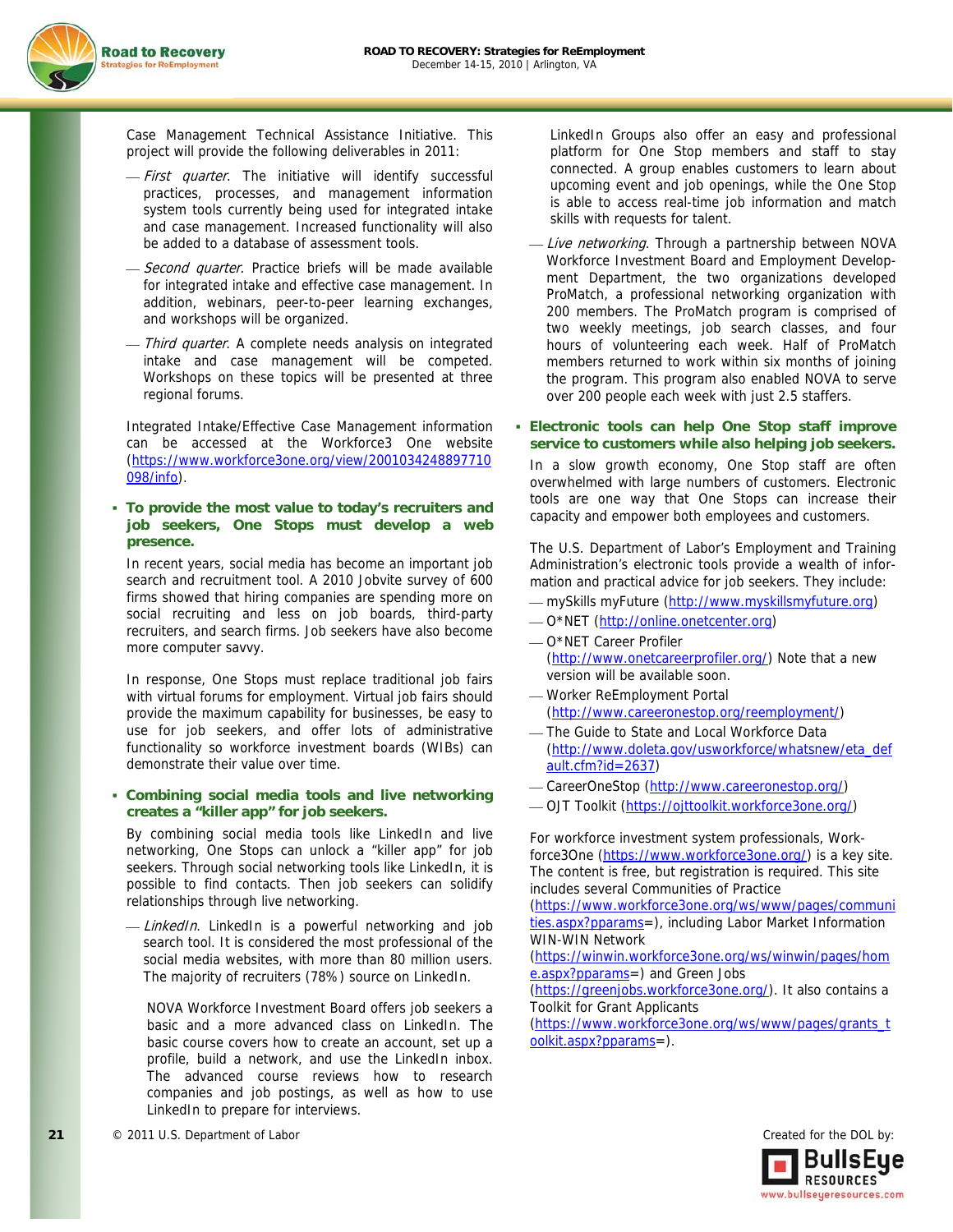![](_page_22_Picture_1.jpeg)

#### **The keys to reemploying professional workers are outreach and creative service delivery.**

The first step in engaging unemployed professionals is overcoming the perception that the workforce system only helps entry-level workers. This takes a lot of outreach combined with word-of-mouth campaigning. To attract professional workers, One Stops typically have to engage in repeat messaging using different formats.

In addition, support services are different for professional workers than for other demographic groups. One Stops must look for new ways to meet professionals' needs, such as social media courses or financial planning education. An example of an innovative program targeted at professional job seekers is Career Fitness. This program is based on two premises: 1) each person is individually responsible for the health of his or her own career; and 2) in today's work world, people must work on their career every day. Onthe-job training for professional workers is another great way to engage this group in workforce services.

#### **A best practice for on-the-job training is using a team comprised of the customer, a career coach, and a business resource specialist.**

Using a staff team approach works well for developing onthe-job training plans. The team is comprised of the customer, a career coach, and a business resource specialist. Business resource specialists are the single point of contact between an employer, the customer, and career coach. The business resource specialist depends on the career coach for job-ready customers, while the career coach knows the business resource specialist's accounts and job openings.

Staff teams create training plans comprised of three parts:

- 1. Skills analysis. The career coach and the job seeker typically work together on this part of the plan. There are a variety of tools that may be used to measure a job seeker's skills. These include Work Keys (http://www.act.org/workkeys/), O\*NET (http://online.onetcenter.org), and Prove It! (http://www.proveit.com/default.htm).
- 2. Employer-required skills. The employer, business resource specialist, and job seeker collaborate to identify which skills the employer needs.
- 3. Negotiating the training plan. The business resource specialist and the employer determine what training will be required to fill the job seeker's skills gaps.
- **To increase capacity at the local level, One Stops around the country are partnering with industry and developing innovative training programs designed to get people back to work.**

At the local level, One Stops are engaging in a variety of creative programs to increase capacity. A variety of strategies from the field are highlighted below:

- Texas Back to Work (TBTW). TBTW is a statewide initiative aimed at moving low-income unemployment insurance claimants back into the workforce. The program provides a \$2,000 subsidy to employers for each qualified Texan hired and retained 120 days. Since the program's inception in February 2010, over 8,500 people have been moved into full-time employment.
- Unemployment Insurance Group Orientations. In Texas, claimants are contacted as soon as they apply for unemployment insurance (UI) and are called in for Group Orientation. Group Orientations are held twice a day, four to five times per week. The meetings discuss Texas Workforce Commission (TWC) and Workforce Center differences, Work In Texas registration and training classes, and the WorkInTexas.com online job search site. Since July 2010, the orientations have had a 42 percent attendance rate.
- Georgia Work Ready Regions and Communities. Work Ready Regions bring together industry assets to deliver competitive advantage for Georgia companies. Counties are given three years to reach the goals necessary to become a Certified Work Ready Community. Those counties willing to complete the process in 18 months are eligible for state-funded grants. To earn the designation, counties create a team of economic development, government, and education partners. They must demonstrate a commitment to improving public high school graduation rates through a measurable increase and show that a specified percentage of the available and current workforce has earned Work Ready Certificates. More information about the Georgia Work Ready Program is available online at http://www.gaworkready.org/.
- Career Readiness Certificates. In Pennsylvania, the Lancaster County Workforce Investment Board found that employers complained about prospective employees' lack of readiness. In response, the organization initiated a Career Readiness Certificate program. Employers now put people with this certificate at the front of the line for employment.
- Short-Term, Skill-Oriented Training. Industry needs to define the types of short-term, skill-oriented training that will produce more employable people. Lancaster County Workforce Investment Board has been providing this type of training using ARRA money for the last two years. More than 1,000 workers were trained last year.

## Other Important Points

 **Onsite services.** One of the best ways that the workforce system can assist dislocated workers is by providing services onsite before a layoff. Since onsite services are often the first touch that the workforce system has with dislocated workers, they are a critical component in the process of reemployment.

![](_page_22_Picture_20.jpeg)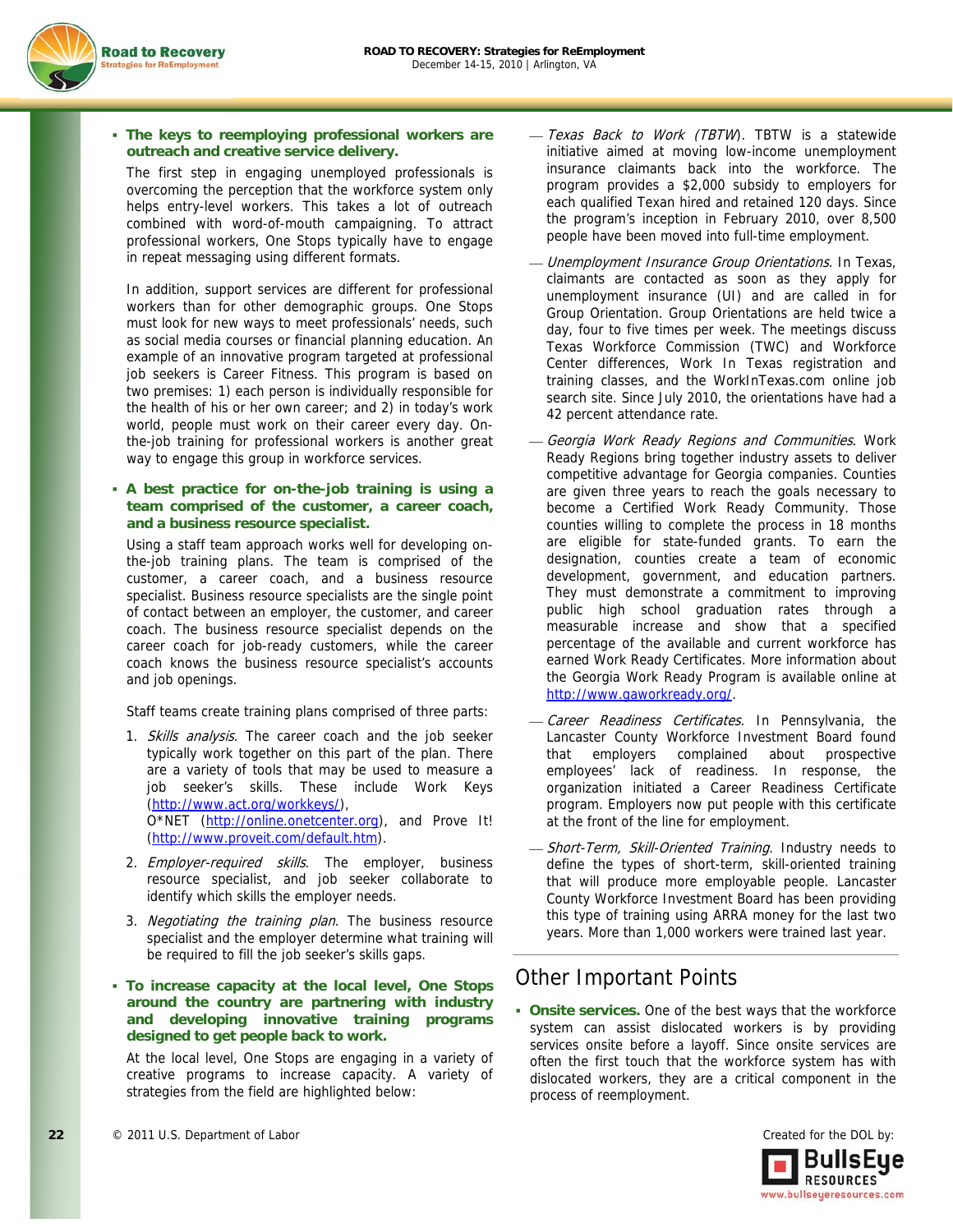![](_page_23_Picture_1.jpeg)

# Takeaways in Other Areas of Emphasis

## **Overview**

Economic and political realities, social dynamics, and funding-related factors have bearing upon the workforce system's efforts to move the unemployed back into good jobs as rapidly as possible. These contextual factors also affect the realities of the clients the workforce system serves. It is devastating to lose a job, but even more so in a slow job growth environment.

The slow job growth environment is altering the employment landscape—affecting the quality of jobs created and swelling the ranks of the underemployed. Temporary jobs don't lead to secure positions, research has found, and such jobs allow employers to shift risk to employees. Also, with uncertainty in today's political environment certain government programs are at risk.

## Context

Besides the areas of emphasis summarized previously, a few 2010 ReEmployment Summit sessions emphasized other important themes. This summary distills takeaways provided by presenters from two of these themes:

- The Current Economic, Social, and System Funding Context for Our Reemployment Efforts
- ⎯ Defining Success in the Context of Slow Job Growth

## Key Takeaways

 **Slow job growth is altering the employment landscape and creating situations that call for innovative solutions.** 

The era of slow job growth is reshaping the employment landscape in many ways. For instance, temporary and part-time employment is a bigger part of the picture than in the past. Additionally, high volumes of unemployment insurance claimants and the remote claims-taking capabilities that allow them to be serviced have disconnected claimants from the One Stop system, running counter to the integration priorities that underpin the Workforce Investment Act.

#### **Session: "UI Connectivity—A Call for Innovation"**

The move to remote claims-taking has disconnected the UI claimant from the workforce system's services. A workgroup has identified an "Emerging National Vision" for reversing this trend and augmenting reemployment services for all of the unemployed. The national vision builds on the Workforce Investment Act's vision for a single, integrated workforce system.

The workforce system is called to innovate around the vision's four transformational elements:

- 1. A "common front door" for the single workforce system with integrated workforce customer registration.
- 2. "Real-time triage" using data to support decision making at every point in the service delivery cycle.
- 3. A skills transferability focus, as UI claimants have been labor market attached.
- 4. Use of social media for outreach and service delivery.

The Employment and Training Administration is committed to supporting the vision; the workgroup has made recommendations regarding how. Many states and local areas are already implementing components of the vision, such as co-funding and cross-training strategies.

#### **Session: "Rise in Temporary and Part-Time Employment"**

Key points:

- Research suggests that temporary jobs do not lead to stable employment. Government return-to-work programs (e.g. WIA and welfare-to-work programs) tend to make extensive use of temporary help agencies in placing clients into jobs. But program providers should be cautious about doing so. A large quasi-experimental study of welfare-to-work programs operating in Detroit (Autor and Houseman, 2010) indicates that while placements into regular jobs significantly improved clients' employment and earnings over the subsequent two-year period, temporary jobs provided no lasting benefits. Temporary employment did not help clients transition into stable employment. Instead, it resulted in greater job churn and crowded out employment in regular jobs.
- There are a range of reasons why workers may be employed part-time. These include economic conditions, the nature of the job, or the worker's needs and preferences. The nature of the work arrangement could be good or bad for the worker, depending on the situation.
- Employers have shifted risk onto employees via increased use of temporary and staffing firms for work that has variable and unpredictable hours. That is not likely to change anytime soon.
- Workforce agencies should consider it part of their mission to help people who prefer part-time work to find it. However, the performance measures often discourage agencies from serving such clients.

![](_page_23_Picture_27.jpeg)